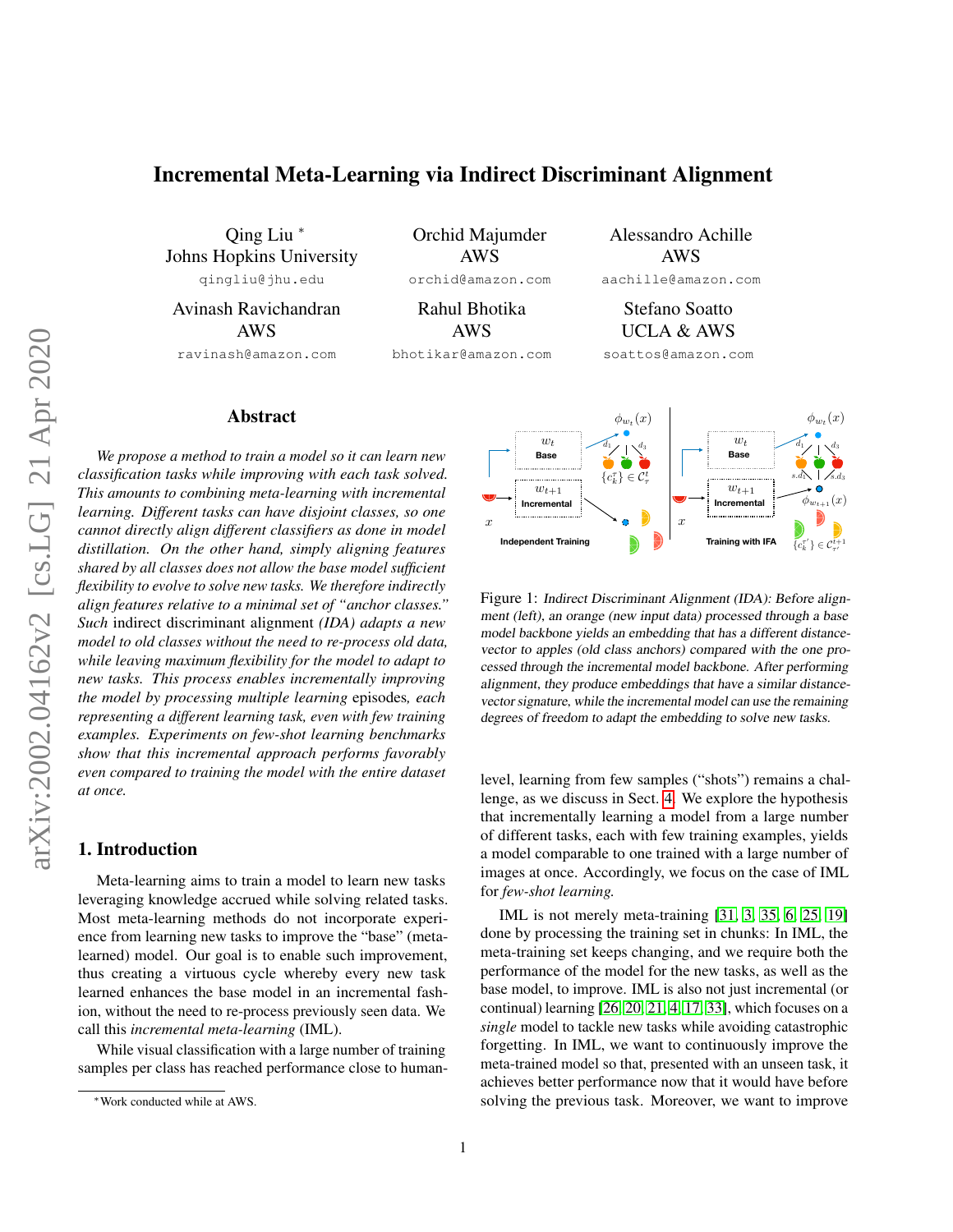the base learner without the need to re-process old data, since that may no longer be accessible, or it may become too expensive to re-process. However, we also want IML to allow exploiting old data, if that is available. Thus far we have used terms like "training task" or "model" informally. In the next section, we elaborate on these terms and then make them formal in Sect. [2.1.](#page-1-0)

#### 1.1. Nomenclature

We identify a *learning task* with a training set. This dataset, together with a function to be minimized (*loss*) and the set of functions to minimize it (*models*), defines an optimization problem whose solution is *a* trained model that "solves the task." So, a learning task can be identified with both a training set, and a suitably trained model. In Sect. [2.1,](#page-1-0) we will introduce empirical cross-entropy as a loss, deep neural networks (DNNs) as a set of functions, and stochastic gradient descent (SGD) as an optimization scheme. A model consists of a *feature representation*, or *embedding*, obtained by processing each datum through a *backbone*, which is then used to test each hypothesis, or *class*, using a *discriminant function*. A *discriminant* is a function that maps a feature to the hypothesis space, where its value is used to render a decision. A discriminant vector is the collection of discriminant values associated to each hypothesis or class. A *classifier* is a function that outputs the minimizer (or maximizer) of a discriminant function, which corresponds to a *predicted* class or hypothesis. For instance, the Bayesian discriminant is the posterior density of the classes given the data. The corresponding discriminant vector is the collection of posterior probabilities for each hypothesis. Any sufficient statistic of a discriminant is also a discriminant, for instance its negative log or any other invertible function of it. The optimal Bayesian classifier is one one that returns the hypothesis with the maximum a-posteriori probability (MAP), or with the smallest negative log-posterior.

#### 1.2. Key Contribution and Organization

The main contribution of this paper can be more easily understood for the case of metric classifiers, where each class is represented by a prototype, or "center" (Fig. [1\)](#page-0-0), and the discriminant compares features to prototypes, for instance using the Euclidean distance in the embedding space, although our method is not restricted to this case. Each new learning task has a set of classes that is possibly disjoint from those of old tasks. The goal of IML is to update the base model incrementally while solving each new task, without necessarily requiring access to data from old tasks, and despite each new task having only few samples per class. Simply imposing that all tasks use the same features would be too restrictive, as different tasks may require the embedding to change while preserving the old centers. On the other hand, we cannot compare discriminants or classifiers directly since

they map to different hypothesis spaces.

Since we cannot compare classifiers directly, and we do not want to needlessly restrict the model's freedom to evolve, the key idea is to align models for the old and new tasks *indirectly*, by imposing that their discriminants (in the metric case, the vector of distances to the class centers) be aligned *relative to a minimal set of "anchor classes,"* and otherwise leaving the embedding free to adapt to new tasks. The minimal anchor set is represented by the old centers. Thus, *indirect discriminant alignment* (IDA) is performed by mapping the data to old centers, through both the new and the old backbones, and minimizing the misalignment between the two resulting discriminant vectors. Misalignment can be measured in a number of ways, and the process can be conducted by only processing new data *incrementally*, resulting in a continuous improvement of the old model. The more general case, which applies to non-metric classifiers, is explained in Sect. [2.2.](#page-2-0) It results in the main contribution of our work, which is to propose what is, to the best of our knowledge, *the first method for incremental few-shot meta-learning.*

We tackle the case of few-shot learning since, in the presence of large amounts of data for the classes of interest, pre-training a large model and fine-tuning it for the task at hand already yields a strong baseline. This is not the case for few-shot learning, where the current state-of-the-art still lags far behind [\[5\]](#page-8-3). Our method directly generalizes several meta-learning algorithms [\[19,](#page-9-3) [35,](#page-9-1) [25\]](#page-9-2), and is applicable to more yet.

In Sect. [2.4](#page-3-0) we describe two implementations for performing incremental meta-learning and a number of baselines (Sect. [3.1\)](#page-4-0), which form the basis for empirical evaluation in Sect. [3.3](#page-5-0) on few-shot benchmark datasets outlined in Sect. [3.2.](#page-4-1) We also introduce DomainImageNet in Sect. [3.2](#page-4-1) to measure the effect of meta-learning on incremental learning when new classes are both in- and out-of-domain. We highlight some limitations and failure cases in Sect. [3.4.](#page-7-1) We further discuss related work and future opportunities in Sect. [4.](#page-7-0)

# 2. Method

The next section establishes the notation and describes incremental learning and meta-learning in a formalism that will make it easy to describe our key contribution in Sect. [2.2.](#page-2-0) At that point, it is a small step to incremental meta-learning, as described in Sect. [2.3.](#page-3-1)

#### <span id="page-1-0"></span>2.1. Preliminaries

A model for a classification task is a parametric approximation  $p_w(y|x)$  of the posterior distribution of the class  $y \in \{c_1, \ldots, c_K\}$  given the test datum x. For a given class of functions (architecture), the model may be identified with its parameters (*weights*) w. The model is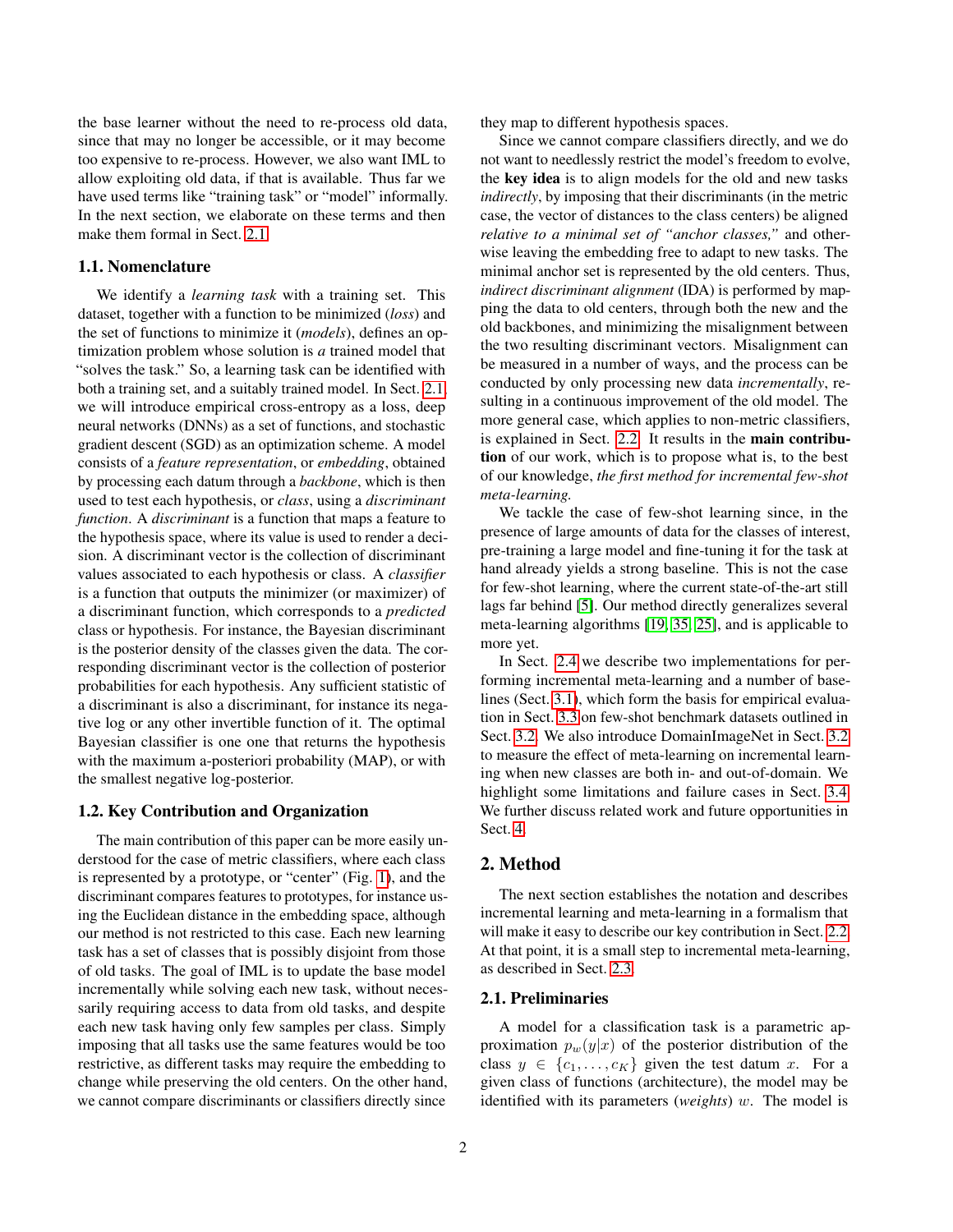trained by minimizing a loss function  $L$  that depends on a dataset  $\mathcal{D} = \{(x_i, y_i)\}_{i=1}^N$ , which defines the task, so that  $w_0 \doteq \arg \min_{w} L(w; \mathcal{D}).$ 

Incremental learning assumes that an *incremental dataset*  $\mathcal E$  is provided in addition to  $\mathcal D$ . If the two are disjoint, we can write

<span id="page-2-6"></span>
$$
L(w; \mathcal{D} \cup \mathcal{E}) = L(w; \mathcal{D}) + L(w; \mathcal{E}) \tag{1}
$$

If  $L$  is differentiable with respect to  $w$  and we train until convergence ( $\nabla_w L(w_0, \mathcal{D}) = 0$ ), we can expand L to second-order around the previous parameters  $w_0$  to obtain

$$
L(w; \mathcal{D} \cup \mathcal{E}) = L(w; \mathcal{D}) + L(w; \mathcal{E})
$$
  
\n
$$
\simeq L(w_0 + \delta w; \mathcal{E}) + L(w_0; \mathcal{D})
$$
  
\n
$$
+ \delta w^T H(w_0; \mathcal{D}) \delta w
$$

where  $w = w_0 + \delta w$  and  $H(w_0; \mathcal{D})$  is the Hessian of the loss  $L(w; \mathcal{D})$  computed at  $w_0$ . Ignoring the constant term  $L(w_0; \mathcal{D})$  yields the derived loss

<span id="page-2-2"></span>
$$
\mathcal{L}(w) = L(w; \mathcal{E}) + \delta w^T H(w_0; \mathcal{D}) \delta w \tag{2}
$$

minimizing which corresponds to fine-tuning the base model for the new task while ensuring that the *parameters* change little, using the Hessian as the metric, $<sup>1</sup>$  $<sup>1</sup>$  $<sup>1</sup>$  a process known as</sup> Elastic Weight Consolidation [\[17\]](#page-9-7). Note that, even if the incremental set  $\mathcal E$  is small, there is no guarantee that the weight update  $\delta w$  will be small. Moreover, making  $\delta w$  small in eq. [\(2\)](#page-2-2) is unnecessary, since the weights can often change considerably without changing the network behavior.

Distillation is based on approximating the loss *not* by perturbing the weights,  $w_0 \rightarrow w_0 + \delta w$ , but by perturbing the discriminant function,  $p_{w_0} \to p_{w_0+\delta w}$ , which can be done by minimizing

<span id="page-2-3"></span>
$$
\mathcal{L}(w) = L(w; \mathcal{E}) + \lambda \mathbb{E}_{x \sim \mathcal{D}} \operatorname{KL}(p_{w_0}(y|x) || p_w(y|x)) \quad (3)
$$

where the Kullback-Leibler (KL) divergence measures the perturbation of the new discriminant  $p_w$  with respect to the old one  $p_{w_0}$  in units  $\lambda$ . The losses in eq. [\(2\)](#page-2-2) and eq. [\(3\)](#page-2-3) are equivalent up to first-order, meaning that a local first-order optimization would yield the same initial step when minimizing them. Eq. [\(3\)](#page-2-3) may be interpreted as model distillation [\[2,](#page-8-4) [13\]](#page-8-5) or trust-region optimization [\[32\]](#page-9-9). The drawback of this method is that it needs access to old samples to compute the loss, since the KL is averaged over  $D$ . Our goal is to extend these ideas to meta-learning where  $D$  may no longer be accessible.

Meta-Learning presents an additional difficulty: A metatraining dataset consists of several tasks, indexed by  $\tau$ , each learned in a separate training *episode,* each represented by a different dataset  $\mathcal{D}_{\tau}$  with possibly different classes  $\{c_1^{\tau}, \ldots, c_K^{\tau}\} = C_{\tau}$ . Rather than training a single model to minimize the loss on a single dataset, a meta-learning algorithm aims to produce a task-agnostic model that minimizes the loss across all meta-training tasks. For the case of empirical cross-entropy:

<span id="page-2-4"></span>
$$
L(w; \mathcal{D}) = \frac{1}{N_{\tau}} \sum_{\tau} \frac{1}{|\mathcal{D}_{\tau}|} \sum_{(x_i, y_i) \in \mathcal{D}_{\tau}} -\log p_w^{\tau}(y_i | x_i) \quad (4)
$$

The first sum ranges over however many *meta-training tasks*  $\mathcal{D}_{\tau}$  are available. To formalize the core idea in the next section, without loss of generality we write the posterior density  $p(y|x)$  in terms of a "backbone" function  $\phi$  that maps each sample x to a feature vector:  $z = \phi(x)$ , and a discriminant "head"  $f$  that maps a feature vector to the posterior  $p(y|x) = f(y|\phi(x)).$ 

#### <span id="page-2-0"></span>2.2. Indirect Discriminant Alignment (IDA)

The challenge in extending incremental learning [\(3\)](#page-2-3) to meta-learning [\(4\)](#page-2-4) is that each task  $\mathcal{D}_{\tau}$  in the latter has a different discriminant  $f_\tau$  for a different set of classes  $C_\tau$ . Thus, aligning the discriminants directly would be imposing alignment between different classes, which is not meaningful.

A naive solution would be to just align the features  $\phi_w(x)$ on all inputs, for instance by minimizing their average distance

<span id="page-2-5"></span>
$$
\mathbb{E}_x \|\phi_{w_t}(x) - \phi_{w_{t+1}}(x)\|^2 \tag{5}
$$

However, this would be needlessly restrictive: Completely different features can yield the same posterior density, and we want to exploit this flexibility for incremental learning. Moreover, we want our method to only process new data, rather than keep re-processing old data, which would defy the goal of incremental processing. To simplify the notation, we refer to  $p_{w_{\tau}}$  as  $p_{old}$  and  $p_{w_{\tau+1}}$  as  $p_{new}$ , and so for the heads  $f_{old}, f_{new}$  and the backbones  $\phi_{old}, \phi_{new}$ . Each can be trained on different tasks, or episodes,  $\tau$ .

The key idea of this paper is to enable *aligning the old and new discriminants using "class anchors" from the old* task τ, while processing only data from the new task τ'. This is done through *indirect discriminative alignment* (IDA), illustrated in Fig. [1,](#page-0-0) which addresses the challenge that the tasks  $\tau$  and  $\tau'$  may not share any classes. IDA uses the classes defined by the old discriminants as "anchors," and imposes that the features processed through the old and new embeddings share the same discriminant relative to these anchor classes. For metric-based classifiers, the classes can be represented by points in latent (feature, or embedding) space, and the anchors are just an under-complete basis of this space, with the discriminant vector represented by the

<span id="page-2-1"></span><sup>&</sup>lt;sup>1</sup>A metric is a positive semi-definite symmetric bilinear form. Since the Hessian  $H$  for deep networks typically has some negative eigenvalues, it is typically approximated by the Fisher Information Matrix, which is positive semi-definite and also easier to compute.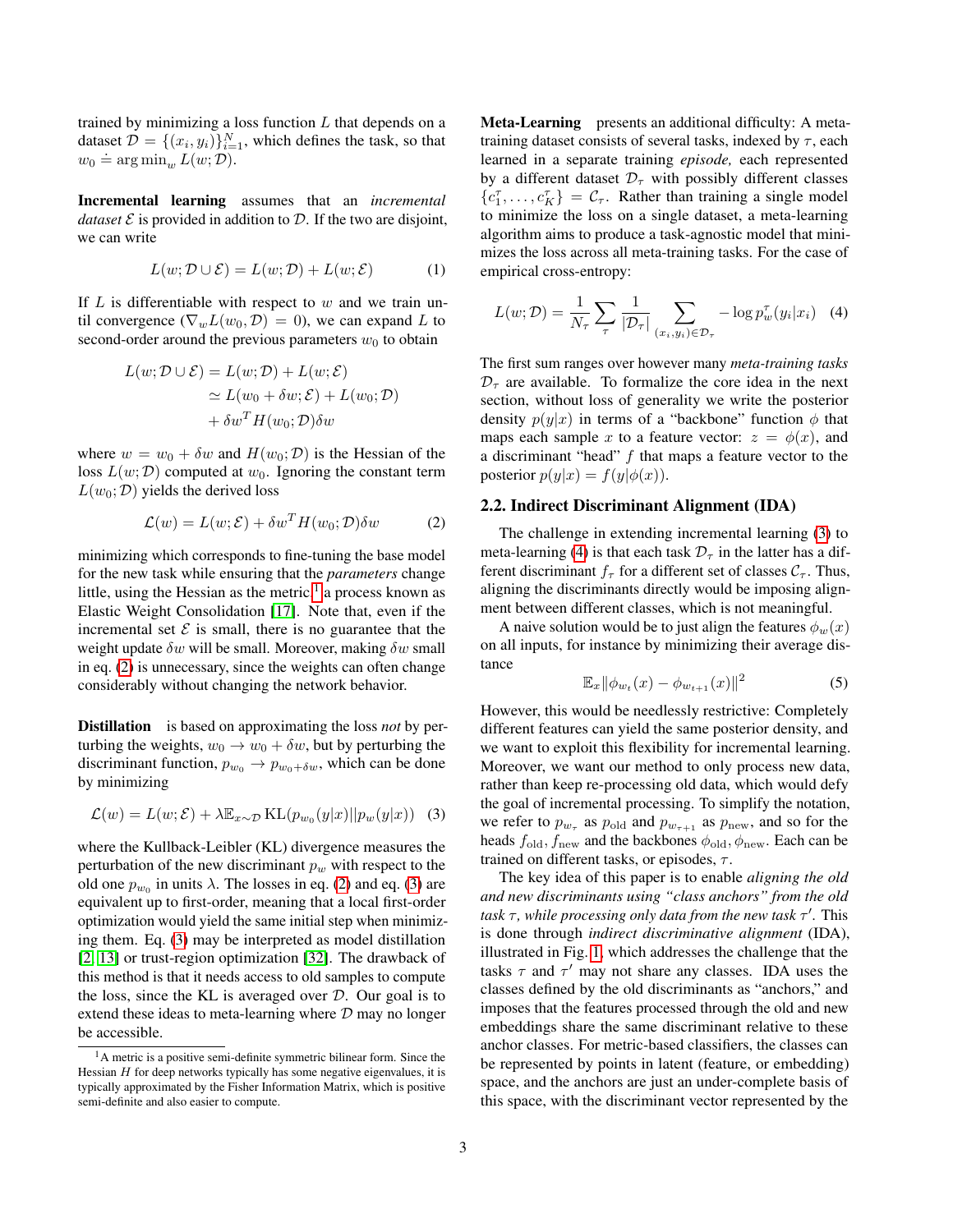Euclidean distance to each anchor class representative. The under-complete alignment leaves the residual degrees of freedom free for continual learning. However, the method is more general, allowing any discriminant function.

To make the dependency on the anchor classes and episodes explicit, we write the model  $p_w^{\tau}(y|x)$  =  $f_w^{\tau}(y|\phi_w(x))$ . Indirect discriminative alignment of the new model to the old one is then performed by minimizing:

$$
\mathbb{E}_{x \sim \mathcal{E}, \tau'} \left[ \mathrm{KL}(f_{\mathrm{old}}^{\tau'}(y|\phi_{\mathrm{old}}(x)||f_{\mathrm{old}}^{\tau'}(y|\phi_{\mathrm{new}}(x))) \right] \tag{6}
$$

where  $C_{old}$  is a set of classes obtained after training on the old training set and  $\tau'$  are tasks sampled from the new dataset E.

Intuitively, we reuse the old class representatives  $C_{old}$  and ask that the new features  $\phi_{\text{new}}$  remain compatible with the discriminant  $f_{old}$ . Moreover, instead of sampling from the old dataset  $D$  – which we may no longer have access to – we sample from  $x \sim \mathcal{E}$ . In the case of metric classifiers, this can be interpreted as aligning the new features to a set of anchor points, which in particular are the old class representatives.

Note that  $f$  can be any discriminant that can process data generated via a representation function  $\phi$ , where both f and  $\phi$  have their own parameters. Also, the choice of KLdivergence to measure the discrepancy between discriminant vectors is due to the fact that it yields a simple expression for most commonly used models, but IDA is not limited to it and any other divergence measure could be employed instead.

#### <span id="page-3-1"></span>2.3. Incremental Meta-Learning

Given [\(14\)](#page-10-0), incremental meta-learning consists of solving

<span id="page-3-2"></span>
$$
w_{t+1} = \arg\min_{w_{t+1}} L(w_{t+1}; \mathcal{E}) + \lambda \text{ IDA}_{\mathcal{E}}(\phi_{w_{t+1}} | \phi_{w_t}; \mathcal{C}_t)
$$
\n(7)

where the first term corresponds to fine-tuning the base model on the new data, while the second term enforces indirect discriminant alignment relative to the anchors from old classes. In the next section, we describe our implementation and empirical evaluation.

#### <span id="page-3-0"></span>2.4. Implementation

The simplest implementation of our method eq. [\(7\)](#page-3-2) is obtained by using a metric classifier as the base meta-learner. This choice limits us to each task having the same number of classes, a choice we will discuss and extend in App. [F.](#page-12-0) We represent a metric-based classifier using a function  $\psi_w$  that computes the class representatives, or prototypes, or "centers,"  $c_k^{\tau} = \psi_w(\mathcal{D}_{\tau})_k$ , and a function (metric)  $\chi_w(z_i, c_k^{\tau})$ that scores the fit of a datum, represented by the feature vector  $z_i$ , with an hypothesis corresponding to a class  $c_k^{\tau}$ . Each function can be fixed [\[35\]](#page-9-1) or learned [\[25\]](#page-9-2). Note that

the backbone  $\phi_w$  is common to all tasks, whereas the metric changes with each few-shot task  $\mathcal{D}_{\tau}$ , since  $c_k^{\tau} \in \mathcal{C}_{\tau}$  and  $\mathcal{C}_{\tau} = \{c_k^{\tau} = \psi_w(\mathcal{D}_{\tau})_k\}_{k=1}^K$ . According to this model, the optimal (Bayesian) discriminant for the task  $\mathcal{D}_{\tau}$  is of the form:

$$
p(y = k|z) = \frac{e^{\chi_w(z, c_b^{\tau})}}{\sum_j e^{\chi_w(z, c_j^{\tau})}}
$$
(8)

where  $z = \phi_w(x)$ . Note that  $\chi_w$  and  $p(y|x)$  are equivalent discriminants: Maximizing the posterior is equivalent to minimizing the negative log, which yields a loss of the form

$$
L(w; \mathcal{D}) = \frac{1}{N_{\tau}} \sum_{\tau} \frac{1}{|\mathcal{D}_{\tau}|} \sum_{(x_i, y_i) \in \mathcal{D}_{\tau}} -\chi_w(z_i, c_{y_i}^{\tau})
$$

$$
+ \log \left( \sum_{k=1}^K e^{\chi_w(z_i, c_k^{\tau})} \right)
$$
(9)

Our first implementation has a trained backbone  $\phi_w$  but fixes the metric  $\chi$  to be the  $L_2$  distance and the class representatives to be the means:

<span id="page-3-4"></span>
$$
\chi(z, c) := -\|z - c\|^2,
$$
  

$$
\psi(\mathcal{D}_{\tau}, k) := \frac{1}{|\mathcal{C}_k|} \sum_i \delta_{y_i, k} z_i
$$
  

$$
\mathcal{C}_{\tau} = \psi(\mathcal{D}_{\tau}, k)_{k=1}^K.
$$

The detailed computation of the loss eq. [\(9\)](#page-3-4) is described in the appendix. After every training episode, we discard the data used for meta-training and only retain the class anchors  $C_{\tau}$ . Our paragon (oracle), that will be described in eq. [\(10\)](#page-4-2), does not retain any class anchors but trains a new meta-learner at every episode, utilizing all data seen thus far. Ideally, the final performance of the two should be similar, which would justify incremental processing of new datasets without the need to re-process old data, which was our working hypothesis and the basis of eq. [\(2\)](#page-2-2). Indeed, this is what we observe in Sect. [3.3.](#page-5-0)

For meta-training, we sample few-shot tasks using episodic sampling *i.e*. each batch consists of K classes sampled at random. We then sample  $N_s$  samples as the support samples and  $N_a$  samples as the query samples. The class representations are calculated only using the support samples, while the query samples are used to compute the loss. For training the base model, we sample few-shot tasks  $\tau$ from the old dataset  $D$  and train the model using the loss function in eq. [\(4\)](#page-2-4). To train the incremental model we sample a few-shot task  $\tau'$  from the new dataset  $\mathcal{E}$ . We then sample  $K$  random class anchors (of the old dataset  $D$ ) from  $C_{\tau}^{t}$ , which are calculated and preserved after the previous training phase. During incremental phase(s), the network is trained by minimizing eq. [\(9\)](#page-3-4).

## 3. Empirical Validation

We compare our simplest method, which is based on a Prototypical Network architecture (PN) [\[35\]](#page-9-1) as the base

<span id="page-3-3"></span><sup>&</sup>lt;sup>2</sup>We overload the notation  $c$  to indicate the classes in  $\mathcal C$  and the class representation, which are the argument of  $\chi$ , since both represent the classes.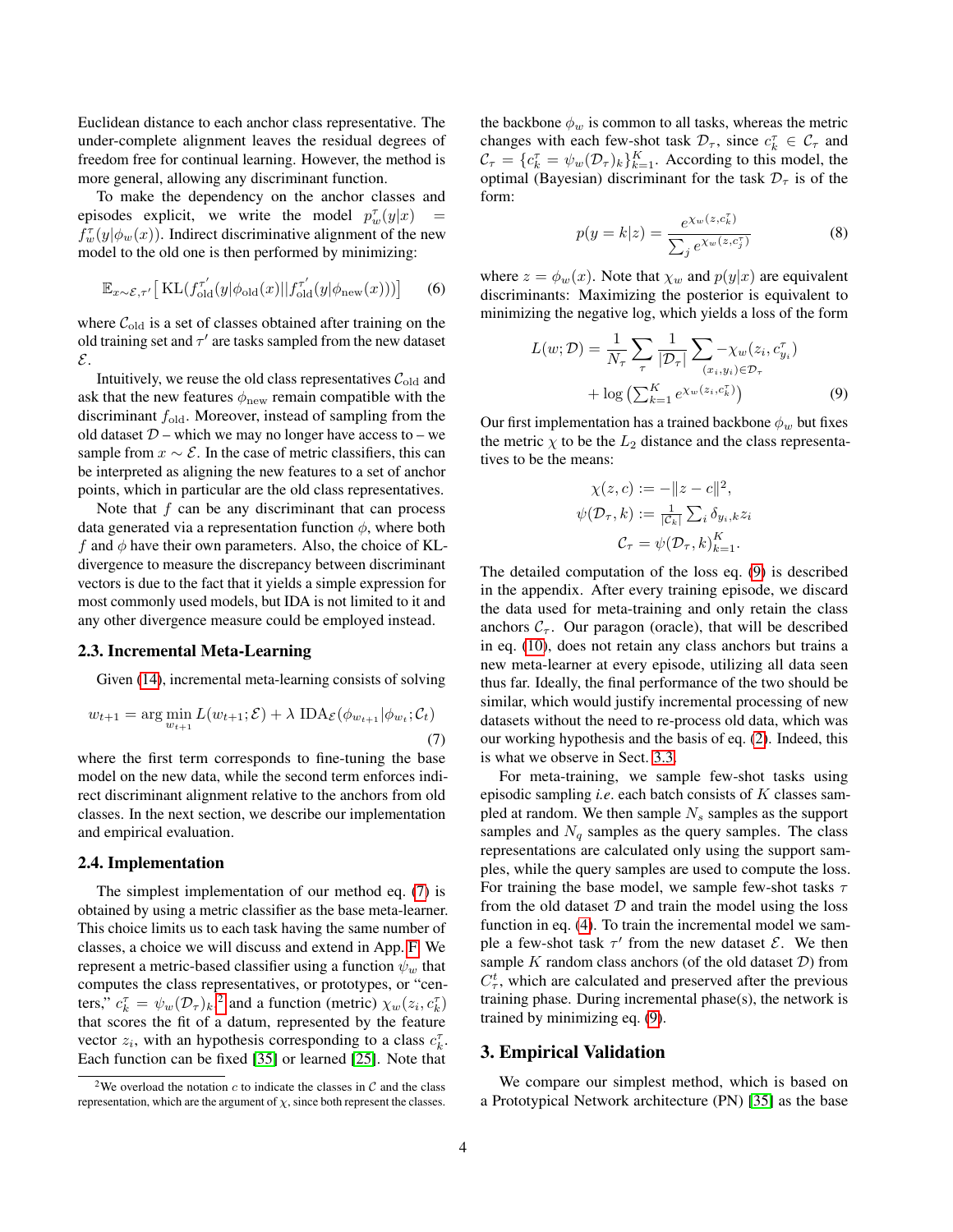meta-learner, with several baselines as well as the paragon model that uses the same architecture but is free to re-process all past data along with new data. In Sect. [3.3](#page-5-0) we assess performance on standard few-shot image classification benchmarks (MiniImageNet and TieredImageNet) as well as on a newly curated dataset described in Sect. [3.2.](#page-4-1) To show that our method is not tied to the specifics of PN, we also perform the same experiments using ECM [\[25\]](#page-9-2). That is the basis for extending our simplest method to the case where each task has a different number of classes, described in the appendix.

**Implementation Details:** We use a ResNet-12 [\[12\]](#page-8-6) fol-lowing [\[23\]](#page-9-10) as our feature extractor  $\phi_w$ . It consists of four residual layers each with  $3\times3$  convolutional layers followed by a max-pooling layer. We use DropBlock regularization [\[9\]](#page-8-7), a form of structured dropout with a keep-rate of 0.9 after the max-pooling layers. At each round, we train for 200 epochs, each consisting of 800 few-shot training tasks containing 5 (1) support examples per class for 5-shot 5 way (1-shot 5-way). We use 15 query points per class for computing the loss to update the network parameters. Test performance is also measured with 15 query points per class. We use Adam [\[16\]](#page-9-11) with an initial learning-rate of  $0.001$ which is reduced by a factor of 0.5 when performance on the validation set does not improve for more than 3 epochs. We use cross-entropy loss with softmax temperature 2.0, following [\[20\]](#page-9-5). For IDA, we choose  $\lambda$  to be 1.0 and we show the effect of varying  $\lambda$  in the range of [0.0, 10.0] in the appendix.

#### <span id="page-4-0"></span>3.1. Baselines and Ablation Studies

To evaluate the method quantitatively, we need an upperbound (oracle) represented by a model that performs metatraining using all the data as well as few other baselines to enable a fair comparison and ablation studies.

No Update (NU) is the simplest baseline, that is a model meta-trained only using the old dataset.

Fine-Tuning (FT) starts with the model meta-trained on old data and performs additional steps of SGD on the new data wit no additional constraint, using the first term of eq. [\(7\)](#page-3-2).

Direct Feature Alignment (DFA) adds to the first term of eq. [\(7\)](#page-3-2) a penalty for the direct misalignment of features [\(5\)](#page-2-5) averaged over the new tasks

<span id="page-4-2"></span>
$$
\text{DFA}_{\mathcal{E}}(\phi_{w_{t+1}}|\phi_{w_t}) = \mathbb{E}_{x \sim \mathcal{E}\tau'} ||\phi_{w_{t+1}(x)} - \phi_{w_t}(x)||_2^2
$$

akin to feature distillation.

Exemplar-based incremental meta-learning (EIML) has access to (possibly a subset of) the old data, so we can add an additional term to eq. [\(7\)](#page-3-2) to foster tighter alignment via

$$
\mathcal{L}(w_{t+1}) = L(w_{t+1}; \mathcal{E}) \n+ \lambda \mathbb{E}_{x \in \mathcal{D}_{\tau}} \left[ \text{KL}(f_{w_t}^{\tau}(y|\phi_{w_t}(x))||f_{w_{t+1}}^{\tau}(y|\phi_{w_{t+1}}(x))) \right] \n+ \lambda \mathbb{E}_{x \in \mathcal{E}_{\tau'}} \left[ \text{KL}(f_{w_t}^{\tau}(y|\phi_{w_t}(x))||f_{w_t}^{\tau}(y|\phi_{w_{t+1}}(x))) \right]
$$
\n(10)

where  $\mathcal{E}_{\tau'}$  is task sampled from the new dataset and  $\mathcal{C}_t$  and  $C_{t+1}$  are obtained by re-processing  $\mathcal{D}_{\tau}$  (a task sampled from the old dataset) through the old and the new embeddings respectively. We expect this method to perform best, as it has access to old data. However, it is computationally more expensive than IDA as we need to re-process old data.

Full training paragon (PAR) consists of meta-learning using the union of data from old and the new datasets, minimizing the left-hand side of eq. [\(1\)](#page-2-6). There is no incremental training, so this method serves as an upper bound for performance.

#### <span id="page-4-1"></span>3.2. Datasets

We test our algorithm on MiniImageNet [\[38\]](#page-9-12), TieredImageNet [\[28\]](#page-9-13) and another variant of ImageNet [\[29\]](#page-9-14) which we call DomainImageNet. MiniImageNet consists of images of size  $84 \times 84$  sampled from 100 classes of the ILSVRC dataset [\[29\]](#page-9-14), with 600 images per class. We used the data split outlined in [\[24\]](#page-9-15), where 64 classes are used for training, 16 classes for validation and 20 for testing. We further split the 64 training classes randomly into 32 for meta-training the base model and the remaining for training the incremental model; 16 validation classes are only used for assessing generalization during meta-training for both the base and incremental models. For a fair measurement of performance on the old data, we also use a separate test set comprising 300 new images per class [\[10\]](#page-8-8).

TieredImageNet is a larger subset of ILSVRC, with 779, 165 images of size  $84 \times 84$  representing 608 classes that are hierarchically grouped into 34. This dataset is split to ensure that sub-classes within the 34 groups are not shared among training, validation and test sets. The result is 448, 695 images in 351 classes for training, 124, 261 images in 97 classes for validation, and 206, 209 images in 160 classes for testing. For a fair comparison, we use the same training, validation and testing splits of [\[28\]](#page-9-13) and use the classes at the lowest level of the hierarchy. Similar to MiniImageNet, we randomly pick 176 classes from the training set for meta-training the base model and use the remaining 175 classes for incremental meta-training. Here we also use a separate test set of about 1000 images per class for measuring old task performance.

To investigate the role of domain gap in IML, we assemble DomainImageNet, along the format of MiniImageNet, with 32 old meta-training classes, 32 new meta-training classes, 16 meta-validation classes and 40 meta-test (unseen) classes. All classes are sampled from the ILSVRC dataset, but old, new and meta-test set have two subdivisions, one sampled from *natural* categories, the other sampled from *man-made* categories. 40 unseen classes consist of 20 classes each of natural and man-made categories. The domain split we use follows [\[41\]](#page-9-16).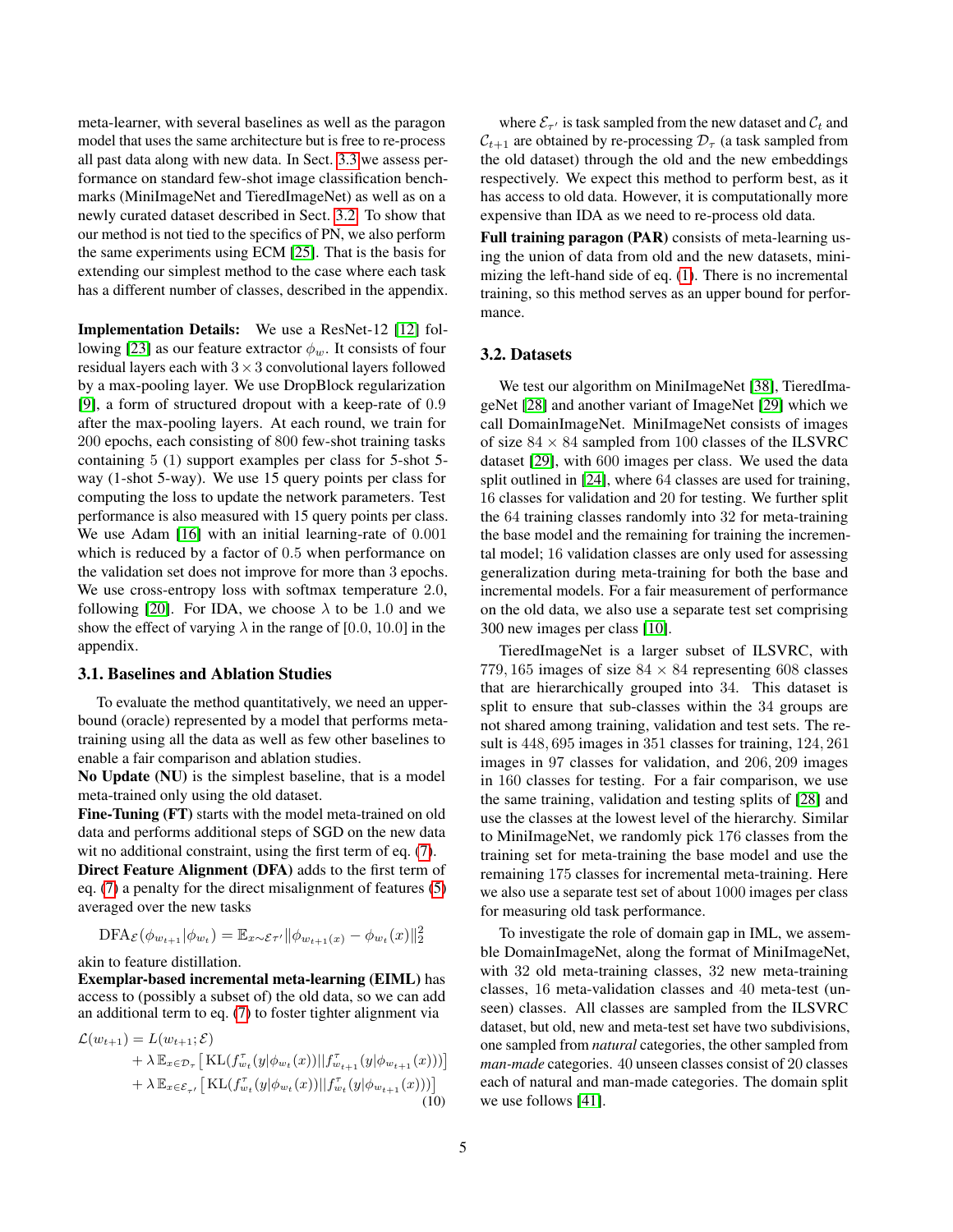#### <span id="page-5-0"></span>3.3. Quantitative Results

We test IML on each dataset using two common fewshot scenarios: 5-shot 5-way and 1-shot 5-way. We refer to the data used to train the base model as old classes, and that of the incremental model as new classes. We refer to unseen classes as classes that the model has not seen in any training. Final performance of the meta-learner is reported as the mean and 95% confidence interval of the classification accuracy across 2000 episodes or few-shot tasks.

Results of the different methods using PN as a metalearner are shown in Table [1](#page-6-0) for MiniImageNet, Table [3](#page-6-1) for TieredImageNet and Table [4](#page-6-2) for DomainImageNet. Further, we show results using ECM as a meta-learner in Table [2](#page-6-3) for MiniImageNet. We also show the results using ECM on DomainImageNet for 5-shot 5-way in Table [5.](#page-7-2) All results for DomainImageNet are using natural objects as the old domain and man-made objects as the new domain. In the appendix, we show the results for 1-shot 5-way and also for all combinations of shots and meta-learners while using man-made objects as the old domain and natural objects as the new domain.

Catastrophic Forgetting: Tables [1,](#page-6-0)[2,](#page-6-3) [3,](#page-6-1) [4,](#page-6-2) [5](#page-7-2) and [6](#page-8-9) show that the classification accuracy on old classes using the incremental model drops significantly when compared with the base model for methods that perform IML without using the old data (*i.e*. FT and DFA). This holds for both 1-shot 5-way and 5-shot 5-way, both PN and ECM, and across all datasets.

Incremental Meta Learning (IML) with any of the methods described above yields increased performance on both the new classes and the unseen classes. If performance on the old classes is not a priority, any IML method will perform better on the new classes with an added bonus of better performance on unseen classes compared with the base model. Again, these conclusions hold across shots, meta-learners and datasets.

EIML vs IDA: Table [1](#page-6-0) shows that the difference in performance of between EIML and IDA is not significant. While we expected EIML to dominate IDA, in some cases EIML performed worse (Table [1:](#page-6-0) 1-shot 5-way case for MiniImageNet). This illustrates the limited benefit of re-processing old data, justifying IML. We also varied the number of samples we retained from the old dataset in the range of 15 to 120 and noticed that the performance was almost constant (shown in the appendix). Hence, we do not run tests on EIML using ECM. Furthermore, for a class of methods that learn the class anchors such as [\[19\]](#page-9-3), running EIML is far more expensive as we need to run an additional inner optimization at every step of IML. For completeness, the performance

on different datasets using EIML (with PN) is shown in the appendix.

IDA outperforms all baselines for unseen classes across all scenarios shown in this section, except for 1-shot 5-way in Table [3.](#page-6-1) We further notice better performance compared with FT and DFA for old classes. For new classes, IDA trails FT and DFA but overall it performs best on average, approaching the paragon when new tasks are sampled across old, new and unseen classes.

TieredImageNet: Table [3](#page-6-1) shows results using PN [\[35\]](#page-9-1) as the meta-learner. For this dataset, the improvement from using more classes is relatively small compared with Mini-ImageNet (Table [1\)](#page-6-0). When the base model is trained with a large number of classes, the generalization ability of the network is already satisfactory, and we observe negligible catastrophic forgetting or increase in meta-learning performance. We also see that IDA is similar to the baselines. This raises the question of what new classes would best improve performance in IML. Our experiments on DomainImageNet address this question.

DomainImageNet: Results for 5-shot 5-way are shown for PN [\[35\]](#page-9-1) in Table [4](#page-6-2) and for ECM [\[25\]](#page-9-2) in Table [5.](#page-7-2) The model is first trained using natural classes and then incrementally trained using man-made classes. This helps evaluate the effect of domain shift between old and new training classes. We test on five different sets: seen and unseen classes from natural objects, seen and unseen classes from man-made objects and unseen classes from a mixture of the two.

The tables show that the accuracy on the joint test set improves significantly compared with the baselines. Most of the gain is for the new domain, *i.e*., man-made objects. Also, catastrophic forgetting is significant since there is domain shift between the classes from the old and new domains. This effect is also seen with unseen classes on the same domain. IDA is shows improvement across the board relative to the baselines. The results for 1-shot 5-way and using the reverse domain training (*i.e*., old domain is man-made objects and incremental domain is natural objects) on the three sets for all IML algorithms show similar trends. This suggests that it matters what classes are selected for incremental training. Adding classes with diverse statistics yields maximum advantage. While we can expect this to be the trend for samples belonging to the same class, we find it to be true for samples belonging to unseen classes as well from the same domain. Our method successfully mitigates catastrophic forgetting to a large extent and performs well across different domains.

Multiple Rounds of IML: In the above experiments, our configuration consists of one old and one new dataset. In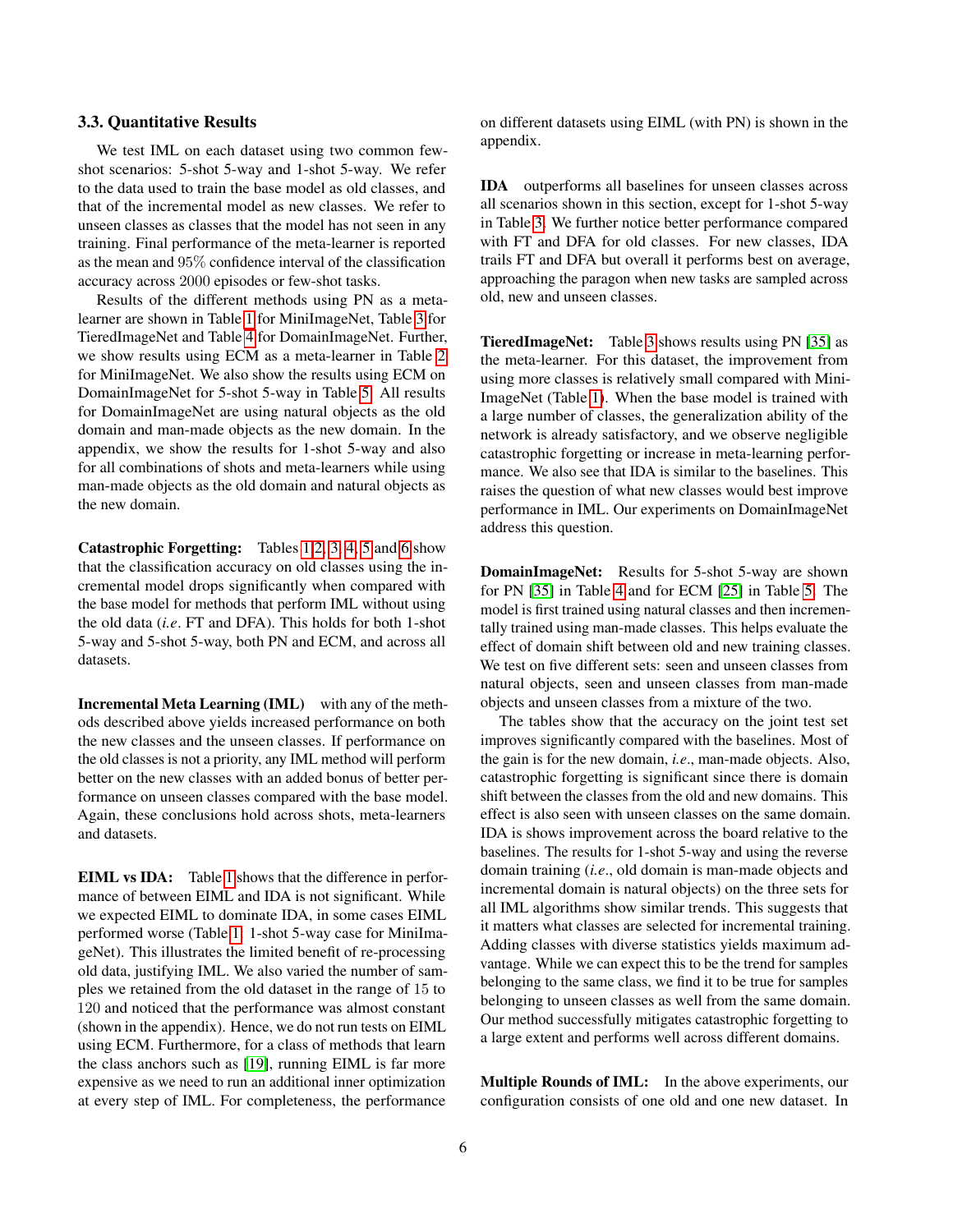| Model       |                  | 1-shot 5-way   |                  | 5-shot 5-way     |                  |                  |  |
|-------------|------------------|----------------|------------------|------------------|------------------|------------------|--|
|             | Old classes      | New classes    | Unseen           | Old classes      | New classes      | Unseen           |  |
|             | (32)             | (32)           | classes $(20)$   | (32)             | (32)             | classes $(20)$   |  |
| <b>NU</b>   | $73.84 \pm 0.50$ | $49.05 + 0.48$ | $50.55 + 0.42$   | $91.17 + 0.18$   | $68.35 \pm 0.39$ | $68.60 \pm 0.33$ |  |
| <b>FT</b>   | $60.64 + 0.49$   | $72.61 + 0.51$ | $53.60 + 0.42$   | $82.25 + 0.26$   | $89.63 + 0.22$   | $72.13 + 0.33$   |  |
| <b>DFA</b>  | $60.77 \pm 0.49$ | $72.23 + 0.51$ | $53.81 + 0.42$   | $82.53 \pm 0.26$ | $89.32 + 0.22$   | $72.07 \pm 0.33$ |  |
| <b>EIML</b> | $68.95 + 0.50$   | $71.43 + 0.52$ | $54.86 + 0.42$   | $90.20 + 0.20$   | $86.91 + 0.25$   | $74.39 \pm 0.50$ |  |
| <b>IDA</b>  | $66.54 \pm 0.49$ | $71.92 + 0.51$ | $55.52 + 0.43$   | $89.14 \pm 0.21$ | $87.32 + 0.25$   | $75.11 + 0.31$   |  |
| <b>PAR</b>  | $74.65 + 0.49$   | $75.85 + 0.50$ | $56.88 \pm 0.43$ | $91.77 + 0.17$   | $92.49 + 0.17$   | $75.27 \pm 0.13$ |  |

<span id="page-6-0"></span>Table 1: Classification accuracy on 3 different sets: tasks sampled from old, new and unseen classes of MiniImageNet using PN [\[35\]](#page-9-1) and different IML methods.

<span id="page-6-3"></span>Table 2: Classification accuracy on 3 different sets: tasks sampled from old, new and unseen classes of MiniImageNet using ECM [\[25\]](#page-9-2) and different IML methods.

| Model      | 1-shot 5-way   |                  | 5-shot 5-way     |                  |                  |                  |
|------------|----------------|------------------|------------------|------------------|------------------|------------------|
|            | Old classes    | New classes      | Unseen           | Old classes      | New classes      | Unseen           |
|            | (32)           | (32)             | classes $(20)$   | (32)             | (32)             | classes $(20)$   |
| <b>NU</b>  | $73.82 + 0.43$ | $53.00 \pm 0.43$ | $52.77 + 0.37$   | $89.38 + 0.38$   | $71.90 + 0.36$   | $71.57 \pm 0.36$ |
| FT.        | $63.71 + 0.43$ | $75.05 + 0.43$   | $56.00 \pm 0.38$ | $82.90 + 0.21$   | $89.37 + 0.21$   | $74.29 + 0.32$   |
| <b>DFA</b> | $64.66 + 0.42$ | $75.71 + 0.43$   | $56.68 + 0.39$   | $83.37 + 0.21$   | $89.70 + 0.21$   | $74.69 + 0.31$   |
| <b>IDA</b> | $72.52 + 0.42$ | $68.43 + 0.44$   | $57.13 + 0.39$   | $88.46 + 0.27$   | $85.45 + 0.27$   | $75.55\pm0.30$   |
| <b>PAR</b> | $74.40 + 0.40$ | $75.74 + 0.42$   | $59.02 + 0.39$   | $89.68 \pm 0.21$ | $89.93 \pm 0.21$ | $77.60 \pm 0.30$ |

<span id="page-6-1"></span>Table 3: Classification accuracy on 3 different sets: tasks sampled from the old, new and from unseen classes of TieredImageNet using PN [\[35\]](#page-9-1) and different IML methods.

| Model      |                  | $1$ -shot 5-way  |                  |                | 5-shot 5-way     |                  |
|------------|------------------|------------------|------------------|----------------|------------------|------------------|
|            | Old classes      | New classes      | Unseen           | Old classes    | New classes      | Unseen           |
|            | (176)            | (175)            | classes $(160)$  | (176)          | (175)            | classes $(160)$  |
| <b>NU</b>  | $73.10 + 0.52$   | $66.18 + 0.43$   | $56.82 + 0.50$   | $89.03 + 0.27$ | $81.97 + 0.37$   | $75.78 + 0.43$   |
| <b>FT</b>  | $71.87 + 0.52$   | $71.03 + 0.52$   | $58.63 + 0.50$   | $87.77 + 0.29$ | $87.60 + 0.30$   | $78.20 + 0.42$   |
| <b>DFA</b> | $72.03 + 0.51$   | $70.83 + 0.53$   | $58.81 + 0.50$   | $87.82 + 0.29$ | $87.38 + 0.30$   | $78.11 \pm 0.42$ |
| <b>IDA</b> | $72.65 + 0.51$   | $70.17 \pm 0.53$ | $58.71 \pm 0.50$ | $89.13 + 0.15$ | $86.91 \pm 0.31$ | $78.40 + 0.42$   |
| PAR        | $78.57 \pm 0.51$ | $77.43 + 0.50$   | $61.87 \pm 0.51$ | $91.05 + 0.24$ | $90.44 + 0.26$   | $80.58 \pm 0.40$ |

<span id="page-6-2"></span>Table 4: Results of 5-shot 5-way classification accuracy on different sets of DomainImageNet using PN [\[35\]](#page-9-1) and different IML methods.

| Model      | Old classes<br>from old<br>domain $(32)$ | New classes<br>from new<br>domain $(32)$ | Unseen<br>classes from<br>old domain<br>(20) | Unseen<br>classes from<br>new domain<br>(20) | Unseen<br>classes from<br>both domains<br>(40) |
|------------|------------------------------------------|------------------------------------------|----------------------------------------------|----------------------------------------------|------------------------------------------------|
| <b>NU</b>  | $86.94 + 0.22$                           | $49.14 + 0.36$                           | $57.66 + 0.38$                               | $51.72 + 0.32$                               | $59.59 \pm 0.35$                               |
| FT         | $64.42 + 0.35$                           | $84.80 + 0.28$                           | $50.72 + 0.38$                               | $71.16 + 0.32$                               | $65.44 + 0.40$                                 |
| <b>DFA</b> | $65.12 \pm 0.35$                         | $83.95 + 0.29$                           | $51.33 + 0.38$                               | $70.46 + 0.33$                               | $65.52 \pm 0.40$                               |
| <b>IDA</b> | $81.26 + 0.27$                           | $82.06 + 0.30$                           | $59.32 + 0.39$                               | $70.61 + 0.32$                               | $70.36\pm0.36$                                 |
| PAR        | $87.44 + 0.22$                           | $88.77 + 0.25$                           | $58.59 + 0.37$                               | $74.46 \pm 0.32$                             | $74.02 \pm 0.37$                               |

Table [6,](#page-8-9) we show the performance of different IML algorithms for a scenario where there are multiple new datasets. We split the new classes of MiniImageNet into two sets each

having 16 classes (classes are split randomly) and run IML for a 5-shot 5-way setup using PN. From the table, we can observe that IDA does not incur any performance loss and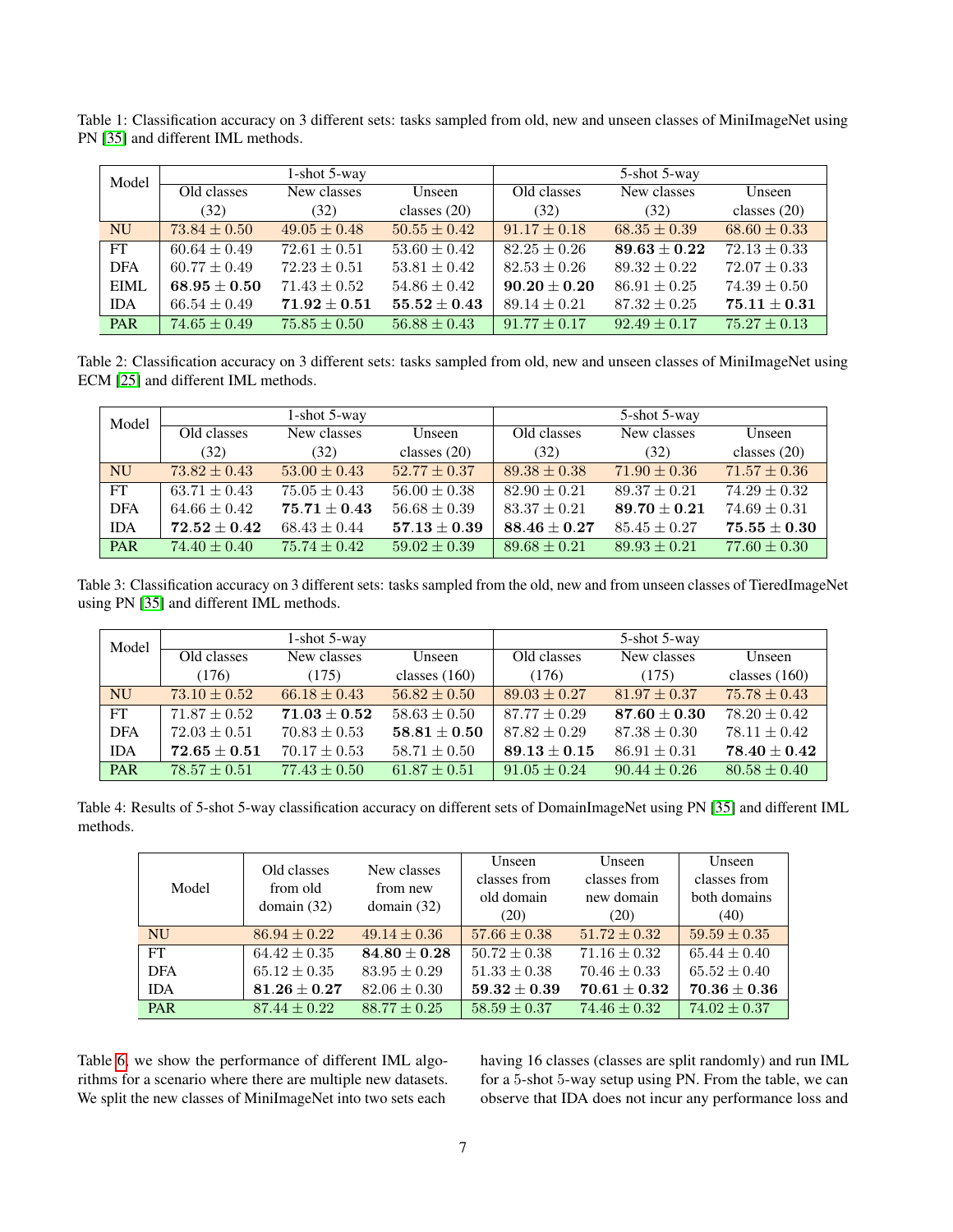| Model      | Old classes<br>from old<br>domain $(32)$ | New classes<br>from new<br>domain $(32)$ | <b>Unseen</b><br>classes from<br>old domain<br>(20) | Unseen<br>classes from<br>new domain<br>(20) | Unseen<br>classes from<br>both domains<br>(40) |
|------------|------------------------------------------|------------------------------------------|-----------------------------------------------------|----------------------------------------------|------------------------------------------------|
| <b>NU</b>  | $87.86 + 0.20$                           | $56.71 + 0.39$                           | $63.30 + 0.38$                                      | $58.10 + 0.35$                               | $66.09 \pm 0.35$                               |
| FT         | $67.35 + 0.34$                           | $89.68 + 0.20$                           | $55.37 + 0.38$                                      | $74.00 + 0.31$                               | $69.98 + 0.39$                                 |
| <b>DFA</b> | $69.33 + 0.33$                           | $88.72 + 0.22$                           | $57.06 + 0.38$                                      | $73.97 + 0.31$                               | $70.77 \pm 0.38$                               |
| <b>IDA</b> | $86.09 + 0.22$                           | $81.82 + 0.28$                           | $64.22 + 0.38$                                      | $69.92 + 0.33$                               | $72.64 + 0.33$                                 |
| <b>PAR</b> | $86.83 + 0.22$                           | $88.84 + 0.21$                           | $65.77 + 0.38$                                      | $75.98 + 0.31$                               | $77.31 + 0.33$                                 |

<span id="page-7-2"></span>Table 5: Results of 5-shot 5-way classification accuracy on different sets of DomainImageNet using ECM [\[25\]](#page-9-2) with different IML methods.

achieves similar accuracy on the unseen classes compared to a single training with 32 classes. For other methods like DFA and FT, we can observe some performance drop when comparing with Table [1,](#page-6-0) which shows that IDA scales better beyond single incremental training.

## <span id="page-7-1"></span>3.4. Limitations and Failure Cases

The implementation we chose, based on [\[35\]](#page-9-1) and [\[25\]](#page-9-2), and the tests we performed limit our assessment to tasks that share the same number of classes,  $K = 5$ , as customary in the literature. While technically not a limitation as one could always build a set of models, each for a different number of classes, and indeed it is not uncommon to train and fine-tune different models for different "ways" as seen in the literature, we use the same model for all tests. It is nonetheless desirable to have a meta-learner that can handle an arbitrary number of classes, different for each training episode. While our general framework eq. [\(7\)](#page-3-2) enables it, our simplest implementation described in eq. [\(2.4\)](#page-3-0) does not. In appendix, section [F,](#page-12-0) however, we describe a modified implementation that is not subject to this restriction. Since benchmarks in the literature most commonly refer to the cases  $K = 1, 5$ , we use the simpler model in our experiments.

Further, sampling  $K$  classes among many has low probability of yielding hard tasks that can be informative of meta-learning. Even simple classifiers can easily tell 5 random classes from ImageNet apart. *Hard task mining* could be done by selecting tasks using a distance such as [\[1\]](#page-8-10), by sampling a random class and picking the 4 closest ones in Task2Vec space for a 5-way setup.

Finally, in our experiments we have noticed that there is still a performance gap between IDA and the paragon. The performance is matched for the case of unseen classes, but there is room for improvement in tasks sampled from new/current task distribution across shots, datasets and methods.

## <span id="page-7-0"></span>4. Discussion and Related Work

The natural occurrence of classes in the world is a long tailed distribution [\[42,](#page-9-17) [37,](#page-9-18) [39\]](#page-9-19), whereby instances for most classes are rare and instances for few classes are abundant. Deep neural networks trained for classification [\[18,](#page-9-20) [12,](#page-8-6) [14\]](#page-9-21) do not fare well when trained with small datasets typical of the tail [\[37\]](#page-9-18), leading to increased interest in few-shot learning. Meta-learning [\[36,](#page-9-22) [22,](#page-9-23) [31\]](#page-9-0) for few-shot learning [\[24,](#page-9-15) [6,](#page-8-1) [30,](#page-9-24) [38,](#page-9-12) [35,](#page-9-1) [19,](#page-9-3) [25,](#page-9-2) [10\]](#page-8-8) uses a relatively "meta training" dataset from which several few-shot tasks are sampled to mimic phenomena at the tail. Once meta-trained on the old dataset, these methods cannot take advantage of the new few-shot tasks to update the meta-learner. The obvious fix, to re-train the meta-learner every time a few-shot task arises, is impractical if at all possible, as one may not have access to all past data.

Incremental learning, or continual learning, is typically performed by adapting a neural network model, trained using some dataset, using a new dataset, to arrive at a single model. The main challenge here is to prevent catastrophic forgetting [\[8\]](#page-8-11). A few relevant works in this area include [\[26,](#page-9-4) [20,](#page-9-5) [21,](#page-9-6) [4,](#page-8-2) [17,](#page-9-7) [33\]](#page-9-8). To learn classifiers in a classincremental way where new classes are added progressively, [\[26\]](#page-9-4) proposed to keep exemplars from old classes based on their representation power and the computational budget. [\[20\]](#page-9-5) used knowledge distillation to preserve the model's capabilities on the old tasks when only new data is accessible. [\[21\]](#page-9-6) and its extension [\[4\]](#page-8-2) leveraged a small episodic memory to alleviate forgetting. [\[17\]](#page-9-7) slowed down learning on the weights that were important for old tasks, while [\[33\]](#page-9-8) extended it by training a knowledge-base in alternating phases.

Methods that used few-shot incremental sets such as [\[10\]](#page-8-8) unified the recognition of both new and old classes using attention based few-shot classification. Similarly, [\[27\]](#page-9-25) used recurrent back-propagation to train a set of new weights to achieve good overall classification on both old and new classes. [\[40,](#page-9-26) [34\]](#page-9-27) extended this class-incremental framework to other visual recognition tasks like semantic segmentation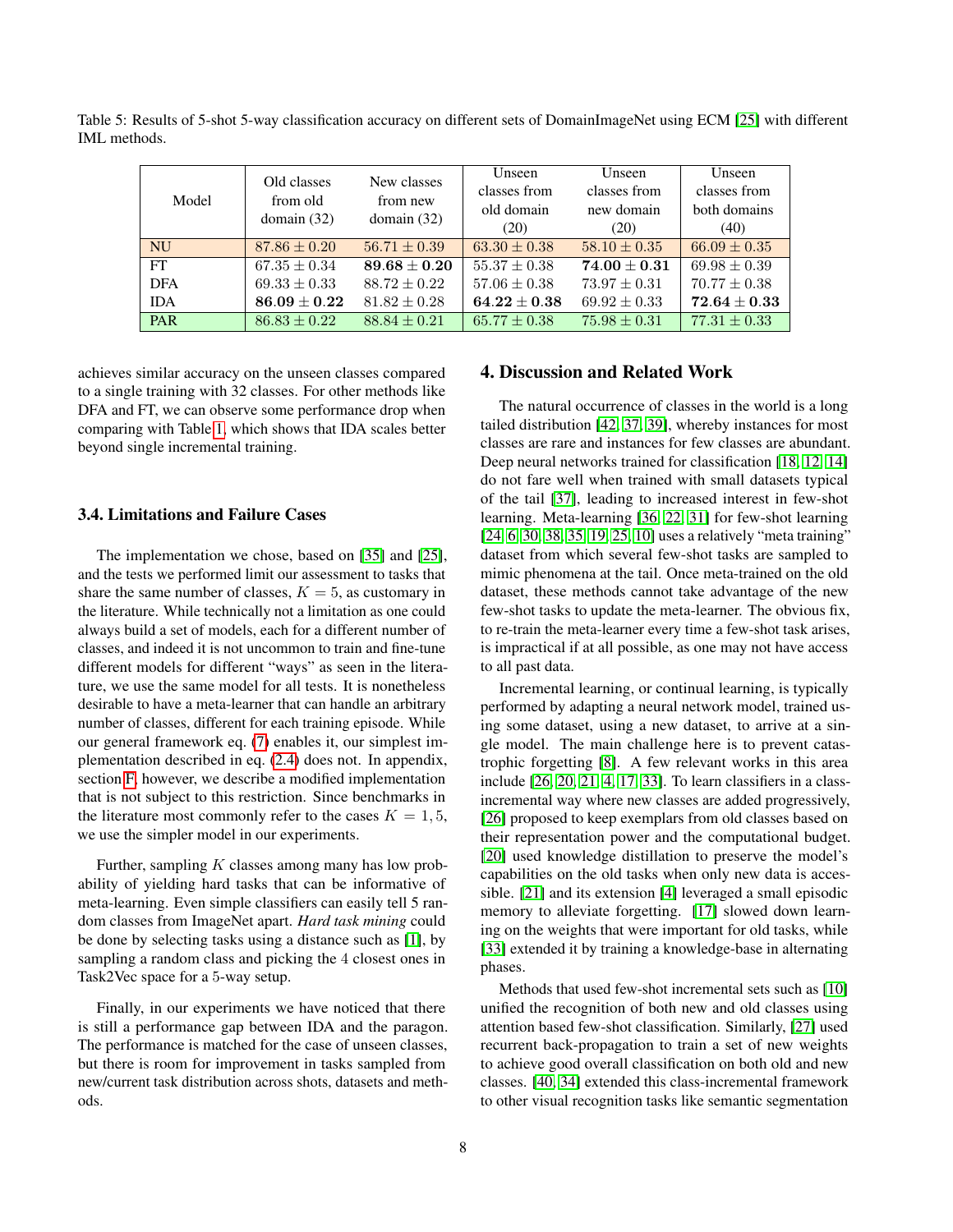| Model      | Incremental - Round I |                |                | Incremental - Round II |                |                |
|------------|-----------------------|----------------|----------------|------------------------|----------------|----------------|
|            | Old classes $(32)$    | New classes    | Unseen classes | Old classes            | New classes    | Unseen classes |
|            |                       | (16)           | (20)           | $(32+16)$              | (16)           | (20)           |
| <b>NU</b>  | $91.17 + 0.18$        | $65.60 + 0.39$ | $68.60 + 0.33$ | $82.25 + 0.37$         | $71.45 + 0.38$ | $68.60 + 0.33$ |
| FT.        | $80.70 + 0.31$        | $87.67 + 0.37$ | $67.45 + 0.37$ | $76.03 + 0.36$         | $90.72 + 0.23$ | $70.57 + 0.32$ |
| <b>DFA</b> | $87.69 + 0.26$        | $88.43 + 0.36$ | $68.20 + 0.36$ | $80.69 + 0.38$         | $91.27 + 0.21$ | $71.19 + 0.37$ |
| <b>IDA</b> | $87.30 + 0.25$        | $89.56 + 0.20$ | $72.08 + 0.36$ | $84.21 + 0.30$         | $93.25 + 0.17$ | $75.15 + 0.35$ |
| <b>PAR</b> | $93.94 + 0.05$        | $93.09 + 0.06$ | $72.10 + 0.13$ | $93.03 + 0.06$         | $95.58 + 0.05$ | $75.27 + 0.13$ |

<span id="page-8-9"></span>Table 6: Results of 5-shot 5-way classification accuracy on MiniImageNet using PN [\[35\]](#page-9-1) with 2 rounds of incremental meta-training, where each round consists of an 16 new classes.

and attribute recognition. Accordingly, despite being called incremental few-shot learning, these methods are more accurately described as incremental learning using few-shot datasets.

On-line meta-learning [\[7\]](#page-8-12) can be done by exposing an agent to new tasks in a sequential manner. One may see this experimental setup to be similar to ours; however, unlike IML, [\[7\]](#page-8-12) retains data from all previous tasks and leverages it for meta-training, thus forgoing incremental learning. In our experimental setup, we retain minimal amounts of data from the old training set. [\[15,](#page-9-28) [11\]](#page-8-13) on the other hand, tackled a continual/online meta-learning setup where an explicit delineation between different tasks is not available, whereas in our experimental setup we are primarily trying to solve new classification tasks with clear task boundaries.

To summarize, there are several approaches to solve IML: One that biases new weights to remain similar to those of the base model (elastic weight consolidation) as in eq. [\(2\)](#page-2-2), and one that looks at function space and imposes that the activations remain similar to that of the base model (knowledge distillation), as in eq. [\(4\)](#page-2-4). We adopt the latter and empirically test how our general framework performs in the case of two metric-based meta-learners [\[35,](#page-9-1) [25\]](#page-9-2). This is a particular instance of the right-hand side of eq. [\(1\)](#page-2-6), that was our starting point in Sect. [2.1.](#page-1-0) It yields empirical performance comparable to meta-learning on the union of the old and new datasets, which is the gold standard. This gives empirical validation to our method, and to the many possible variants that can be explored considering combinations of meta and few-shot set, choices of metrics, classifiers, divergence measures, and a myriad of other ingredients in the IML recipe to minimize eq. [\(7\)](#page-3-2). We have tested several options in our experiments and in the appendix, and many more are open for investigation in future work.

## References

<span id="page-8-10"></span>[1] Alessandro Achille, Michael Lam, Rahul Tewari, Avinash Ravichandran, Subhransu Maji, Charless C Fowlkes, Stefano Soatto, and Pietro Perona. Task2vec: Task embedding for meta-learning. In *Proceedings of the IEEE International Conference on Computer Vision*, pages 6430–6439, 2019.

- <span id="page-8-4"></span>[2] Jimmy Ba and Rich Caruana. Do deep nets really need to be deep? In Z. Ghahramani, M. Welling, C. Cortes, N. D. Lawrence, and K. Q. Weinberger, editors, *Advances in Neural Information Processing Systems 27*, pages 2654–2662. Curran Associates, Inc., 2014.
- <span id="page-8-0"></span>[3] Samy Bengio, Yoshua Bengio, Jocelyn Cloutier, and Jan Gecsei. On the optimization of a synaptic learning rule. In *Preprints Conf. Optimality in Artificial and Biological Neural Networks*, volume 2. Univ. of Texas, 1992.
- <span id="page-8-2"></span>[4] Arslan Chaudhry, Marc'Aurelio Ranzato, Marcus Rohrbach, and Mohamed Elhoseiny. Efficient lifelong learning with a-gem. In *International Conference on Learning Representations*, 2019.
- <span id="page-8-3"></span>[5] Guneet S Dhillon, Pratik Chaudhari, Avinash Ravichandran, and Stefano Soatto. A baseline for few-shot image classification. *arXiv preprint arXiv:1909.02729*, 2019.
- <span id="page-8-1"></span>[6] Chelsea Finn, Pieter Abbeel, and Sergey Levine. Modelagnostic meta-learning for fast adaptation of deep networks. In *Proceedings of the 34th International Conference on Machine Learning-Volume 70*, pages 1126–1135. JMLR. org, 2017.
- <span id="page-8-12"></span>[7] Chelsea Finn, Aravind Rajeswaran, Sham Kakade, and Sergey Levine. Online meta-learning. *arXiv preprint arXiv:1902.08438*, 2019.
- <span id="page-8-11"></span>[8] Robert M French. Catastrophic forgetting in connectionist networks. *Trends in cognitive sciences*, 3(4):128–135, 1999.
- <span id="page-8-7"></span>[9] Golnaz Ghiasi, Tsung-Yi Lin, and Quoc V Le. Dropblock: A regularization method for convolutional networks. In *Advances in Neural Information Processing Systems*, pages 10727–10737, 2018.
- <span id="page-8-8"></span>[10] Spyros Gidaris and Nikos Komodakis. Dynamic few-shot visual learning without forgetting. In *Proceedings of the IEEE Conference on Computer Vision and Pattern Recognition*, pages 4367–4375, 2018.
- <span id="page-8-13"></span>[11] James Harrison, Apoorva Sharma, Chelsea Finn, and Marco Pavone. Continuous meta-learning without tasks. *arXiv preprint arXiv:1912.08866*, 2019.
- <span id="page-8-6"></span>[12] Kaiming He, Xiangyu Zhang, Shaoqing Ren, and Jian Sun. Deep residual learning for image recognition. In *Proceedings of the IEEE conference on computer vision and pattern recognition*, pages 770–778, 2016.
- <span id="page-8-5"></span>[13] Geoffrey Hinton, Oriol Vinyals, and Jeff Dean. Distilling the knowledge in a neural network. *NIPS 2014 Deep Learning Workshop*, 2015.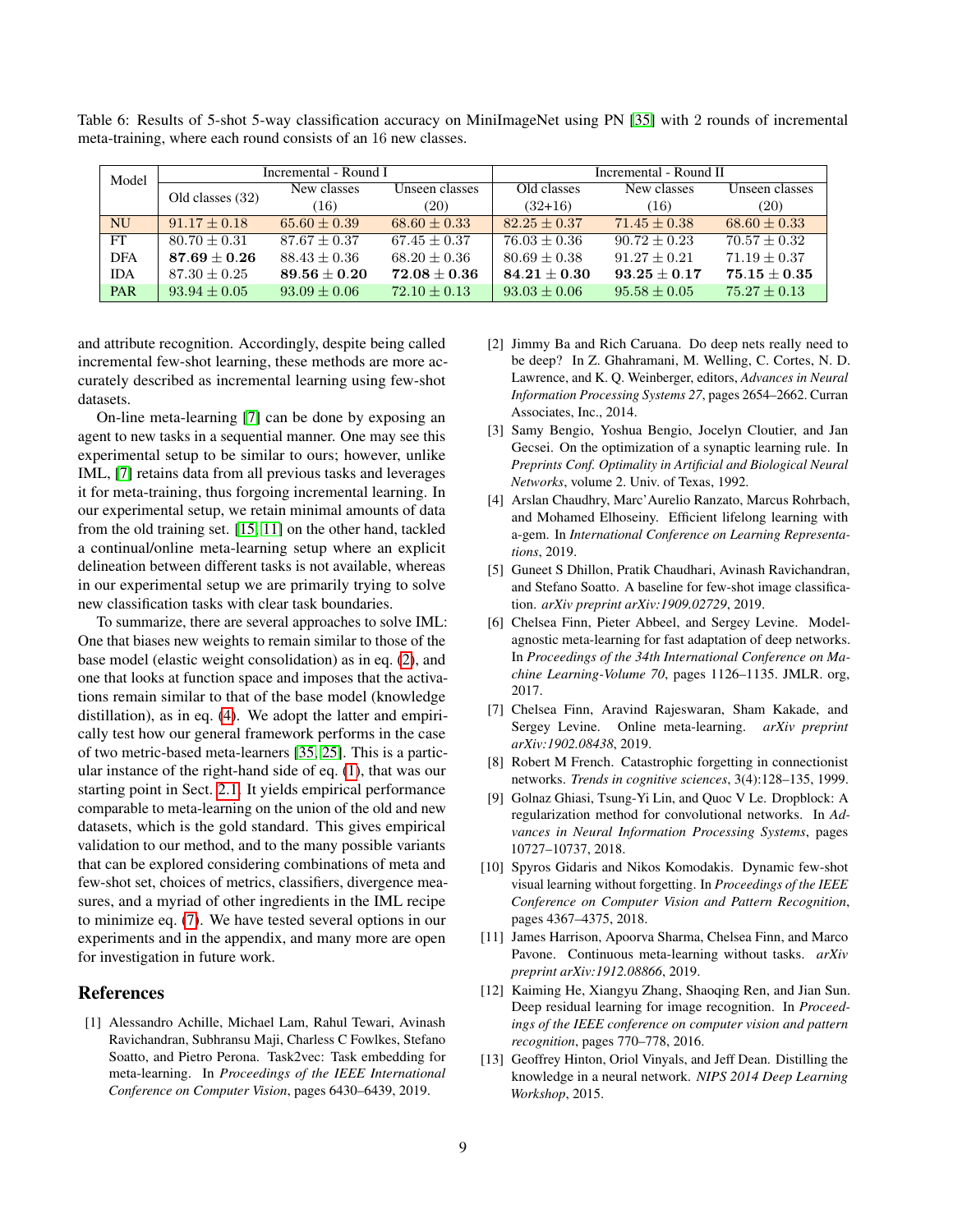- <span id="page-9-21"></span>[14] Gao Huang, Zhuang Liu, Laurens van der Maaten, and Kilian Q. Weinberger. Densely connected convolutional networks. In *The IEEE Conference on Computer Vision and Pattern Recognition (CVPR)*, July 2017.
- <span id="page-9-28"></span>[15] Ghassen Jerfel, Erin Grant, Tom Griffiths, and Katherine A Heller. Reconciling meta-learning and continual learning with online mixtures of tasks. In *Advances in Neural Information Processing Systems*, pages 9119–9130, 2019.
- <span id="page-9-11"></span>[16] Diederik P Kingma and Jimmy Ba. Adam: A method for stochastic optimization. *arXiv preprint arXiv:1412.6980*, 2014.
- <span id="page-9-7"></span>[17] James Kirkpatrick, Razvan Pascanu, Neil Rabinowitz, Joel Veness, Guillaume Desjardins, Andrei A Rusu, Kieran Milan, John Quan, Tiago Ramalho, Agnieszka Grabska-Barwinska, et al. Overcoming catastrophic forgetting in neural networks. *Proceedings of the national academy of sciences*, 114(13):3521–3526, 2017.
- <span id="page-9-20"></span>[18] Alex Krizhevsky, Ilya Sutskever, and Geoffrey E. Hinton. Imagenet classification with deep convolutional neural networks. In *Proceedings of the 25th International Conference on Neural Information Processing Systems - Volume 1*, NIPS'12, pages 1097–1105, 2012.
- <span id="page-9-3"></span>[19] Kwonjoon Lee, Subhransu Maji, Avinash Ravichandran, and Stefano Soatto. Meta-learning with differentiable convex optimization. In *Proceedings of the IEEE Conference on Computer Vision and Pattern Recognition*, pages 10657–10665, 2019.
- <span id="page-9-5"></span>[20] Zhizhong Li and Derek Hoiem. Learning without forgetting. *IEEE transactions on pattern analysis and machine intelligence*, 40(12):2935–2947, 2017.
- <span id="page-9-6"></span>[21] David Lopez-Paz and Marc'Aurelio Ranzato. Gradient episodic memory for continual learning. In *Advances in Neural Information Processing Systems*, pages 6467–6476, 2017.
- <span id="page-9-23"></span>[22] Devang K Naik and Richard J Mammone. Meta-neural networks that learn by learning. In *[Proceedings 1992] IJCNN International Joint Conference on Neural Networks*, volume 1, pages 437–442. IEEE, 1992.
- <span id="page-9-10"></span>[23] Boris Oreshkin, Pau Rodríguez López, and Alexandre Lacoste. Tadam: Task dependent adaptive metric for improved few-shot learning. In *Advances in Neural Information Processing Systems*, pages 721–731, 2018.
- <span id="page-9-15"></span>[24] Sachin Ravi and Hugo Larochelle. Optimization as a model for few-shot learning. In *ICLR 2017*, 2017.
- <span id="page-9-2"></span>[25] Avinash Ravichandran, Rahul Bhotika, and Stefano Soatto. Few-shot learning with embedded class models and shot-free meta training. In *International Conference on Computer Vision*, 2019.
- <span id="page-9-4"></span>[26] Sylvestre-Alvise Rebuffi, Alexander Kolesnikov, Georg Sperl, and Christoph H Lampert. icarl: Incremental classifier and representation learning. In *Proceedings of the IEEE conference on Computer Vision and Pattern Recognition*, pages 2001–2010, 2017.
- <span id="page-9-25"></span>[27] Mengye Ren, Renjie Liao, Ethan Fetaya, and Richard S Zemel. Incremental few-shot learning with attention attractor networks. *arXiv preprint arXiv:1810.07218*, 2018.
- <span id="page-9-13"></span>[28] Mengye Ren, Eleni Triantafillou, Sachin Ravi, Jake Snell, Kevin Swersky, Joshua B Tenenbaum, Hugo Larochelle, and Richard S Zemel. Meta-learning for semi-supervised few-shot classification. *arXiv preprint arXiv:1803.00676*, 2018.
- <span id="page-9-14"></span>[29] Olga Russakovsky, Jia Deng, Hao Su, Jonathan Krause, Sanjeev Satheesh, Sean Ma, Zhiheng Huang, Andrej Karpathy, Aditya Khosla, Michael Bernstein, et al. Imagenet large scale visual recognition challenge. *International journal of computer vision*, 115(3):211–252, 2015.
- <span id="page-9-24"></span>[30] Andrei A Rusu, Dushyant Rao, Jakub Sygnowski, Oriol Vinyals, Razvan Pascanu, Simon Osindero, and Raia Hadsell. Meta-learning with latent embedding optimization. *arXiv preprint arXiv:1807.05960*, 2018.
- <span id="page-9-0"></span>[31] Jurgen Schmidhuber. Evolutionary principles in self referential learning. *On learning how to learn: The meta-meta-... hook. Diploma thesis, Institut f. Informatik, Tech. Univ. Munich*, 1987.
- <span id="page-9-9"></span>[32] John Schulman, Sergey Levine, Pieter Abbeel, Michael Jordan, and Philipp Moritz. Trust region policy optimization. In *International conference on machine learning*, pages 1889– 1897, 2015.
- <span id="page-9-8"></span>[33] Jonathan Schwarz, Jelena Luketina, Wojciech M Czarnecki, Agnieszka Grabska-Barwinska, Yee Whye Teh, Razvan Pascanu, and Raia Hadsell. Progress & compress: A scalable framework for continual learning. In *International Conference on Machine Learning*, 2018.
- <span id="page-9-27"></span>[34] Mennatullah Siam and Boris Oreshkin. Adaptive masked weight imprinting for few-shot segmentation. *arXiv preprint arXiv:1902.11123*, 2019.
- <span id="page-9-1"></span>[35] Jake Snell, Kevin Swersky, and Richard Zemel. Prototypical networks for few-shot learning. In *Advances in Neural Information Processing Systems*, pages 4077–4087, 2017.
- <span id="page-9-22"></span>[36] Sebastian Thrun and Lorien Pratt. *Learning to learn*. Springer Science & Business Media, 2012.
- <span id="page-9-18"></span>[37] Grant Van Horn and Pietro Perona. The devil is in the tails: Fine-grained classification in the wild. *arXiv preprint arXiv:1709.01450*, 2017.
- <span id="page-9-12"></span>[38] Oriol Vinyals, Charles Blundell, Timothy Lillicrap, Daan Wierstra, et al. Matching networks for one shot learning. In *Advances in neural information processing systems*, pages 3630–3638, 2016.
- <span id="page-9-19"></span>[39] Yu-Xiong Wang, Deva Ramanan, and Martial Hebert. Learning to model the tail. In I. Guyon, U. V. Luxburg, S. Bengio, H. Wallach, R. Fergus, S. Vishwanathan, and R. Garnett, editors, *Advances in Neural Information Processing Systems 30*, pages 7029–7039. Curran Associates, Inc., 2017.
- <span id="page-9-26"></span>[40] Liuyu Xiang, Xiaoming Jin, Guiguang Ding, Jungong Han, and Leida Li. Incremental few-shot learning for pedestrian attribute recognition. *arXiv preprint arXiv:1906.00330*, 2019.
- <span id="page-9-16"></span>[41] Jason Yosinski, Jeff Clune, Yoshua Bengio, and Hod Lipson. How transferable are features in deep neural networks? In Z. Ghahramani, M. Welling, C. Cortes, N. D. Lawrence, and K. Q. Weinberger, editors, *Advances in Neural Information Processing Systems 27*, pages 3320–3328. Curran Associates, Inc., 2014.
- <span id="page-9-17"></span>[42] Xiangxin Zhu, Dragomir Anguelov, and Deva Ramanan. Capturing long-tail distributions of object subcategories. In *Proceedings of the 2014 IEEE Conference on Computer Vision and Pattern Recognition*, CVPR '14, pages 915–922, Washington, DC, USA, 2014. IEEE Computer Society.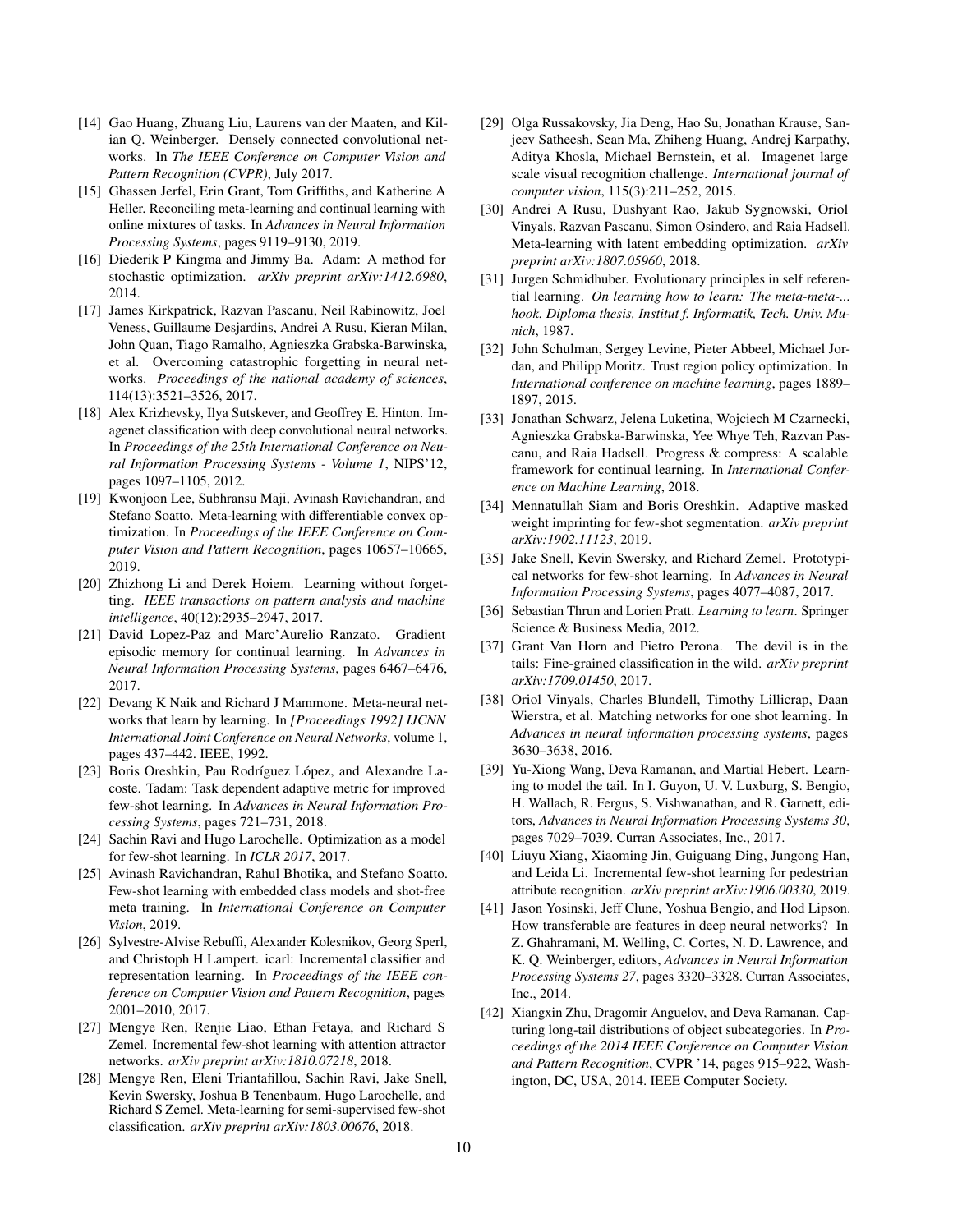## Appendix

In this appendix we report empirical comparison between Indirect Discriminant Alignment (IDA) and Exemplar Incremental Meta-Learning (EIML) for all three datasets - MiniImageNet, TieredImageNet and DomainImageNet with PN as the meta-learner. We also report performance of IDA on different tasks by varying  $\lambda$ . Along the same lines, we show the performance of EIML as we vary the number of exemplars stored from the old task distribution. Additional empirical results on DomainImageNet dataset to better portray the impact of the domain gap. Performance comparison of different meta-learning algorithms when the "shots" and "ways" vary between meta-training and few-shot testing are also shown.

## A. Full expression for the loss function

The full expression for the loss function defined in eq. [\(9\)](#page-3-4) for Prototypical Networks (PN) [\[35\]](#page-9-1) is obtained as follows: Define

$$
\chi(z, c) := -\|z - c\|^2
$$
  

$$
\psi(\mathcal{D}_{\tau}, k) := \frac{1}{|\mathcal{C}_k|} \sum_i \delta_{y_i, k} z_i
$$
  

$$
\mathcal{C}_{\tau} = \psi(\mathcal{D}_{\tau}, k)_{k=1}^K
$$

Using these choices, we can rewrite  $f_w(y = k|x, C)$  as

$$
f_w(y=k|x,\mathcal{C}) = \frac{e^{-\|z-c_k\|^2}}{\sum_j e^{-\|z-c_j\|^2}}
$$
\n(11)

Applying the negative logarithm on both sides we get

$$
-\log(f_w(y=k|x,\mathcal{C})) = \|z - c_k\|^2 + \log \sum_j e^{-\|z - c_j\|^2}
$$

$$
= \|z - c_k\|^2 + \text{LSE}(z,\mathcal{C}) \tag{12}
$$

where  $\text{LSE}(z, C) = \log \sum_{c \in C} e^{-\|z - c\|^2}$ . The new model weights  $w_{t+1}$  can then be obtained by solving the following optimization problem

$$
\arg\min_{w_{t+1}} \mathcal{L}(w_{t+1}) = \arg\min_{w_{t+1}} L(w_{t+1}; \mathcal{E}) + \lambda \text{ IDA}_{\mathcal{E}}(\phi_{w_{t+1}} | \phi_{w_t}; \mathcal{C}^t)
$$
\n(13)

where the Indirect Feature Alignment (IFA) loss is defined by

<span id="page-10-0"></span>
$$
\text{IFA}_{\mathcal{E}}(\phi_{w_{t+1}}|\phi_{w_t};\mathcal{C}^t) = \mathbb{E}_{x \sim \mathcal{E}\tau', \hat{\mathcal{C}} \sim \mathcal{C}^t} \left[ \text{KL}(f_{w_{t+1}}(y|x,\hat{\mathcal{C}})) || f_{w_t}(y|x,\hat{\mathcal{C}}) \right]
$$
(14)

where

$$
f_{w_{t+1}}(y=k|x, C^t_\tau) = \frac{e^{-\|\phi_{w_{t+1}}(x) - c^t_k\|^2}}{\sum_j e^{-\|\phi_{w_{t+1}}(x) - c^t_j\|^2}}
$$
(15)

<span id="page-10-2"></span><span id="page-10-1"></span>
$$
f_{w_t}(y=k|x, C^t_\tau) = \frac{e^{-\|\phi_{w_t}(x) - c^t_k\|^2}}{\sum_j e^{-\|\phi_{w_t}(x) - c^t_j\|^2}}
$$
(16)

Eq [\(16\)](#page-10-1) shows the discriminant calculated using the old embeddings, the old class centers and the input as new classes. Similarly, [\(15\)](#page-10-2) shows the discriminant calculated using the new model embeddings, the old class centers and the input as new classes.

The cross-entropy loss  $L(w; \mathcal{E})$  can be rewritten explicitly in the case of prototypical networks as:

$$
L(w; \mathcal{E}) = \frac{1}{N_{\tau}} \sum_{\tau} \frac{1}{|\mathcal{E}_{\tau}|} \sum_{(x_i, y_i) \in \mathcal{E}_{\tau}} - \log p_w^{\tau}(y_i | x_i)
$$
(17)

$$
= \frac{1}{N_{\tau}} \sum_{\tau} \frac{1}{|\mathcal{E}_{\tau}|} \sum_{(x_i, y_i) \in \mathcal{E}_{\tau}} ||z_i - c_{y_i}^{\tau}||^2 + \text{LSE}(z_i, \mathcal{C})
$$
\n(18)

We use this as our loss when we meta-train with PN. The loss for ECM is identical, with the caveat that the class identities  $c_{\tau}^t$ are not sample means but are instead learned via optimization [\[25\]](#page-9-2).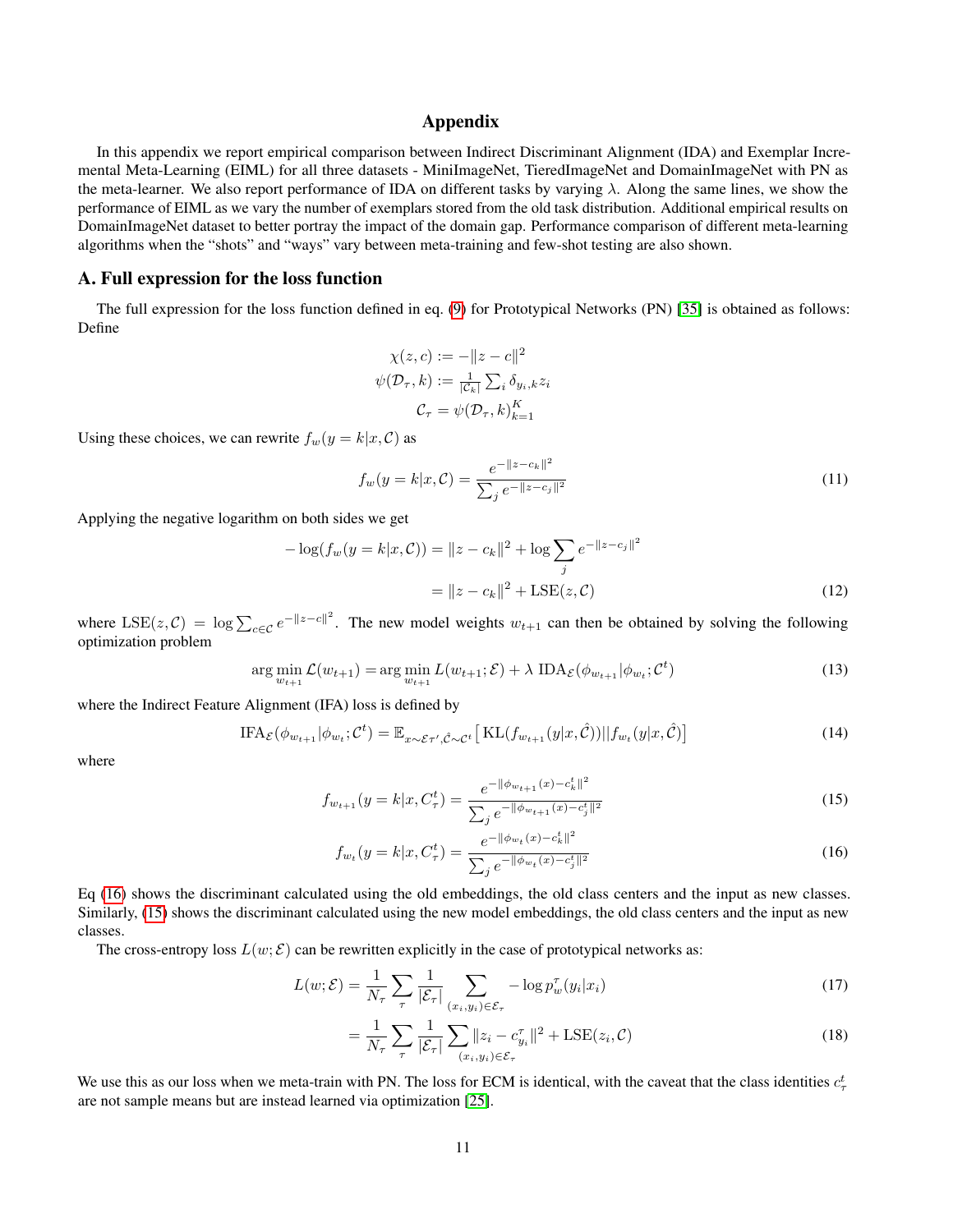<span id="page-11-0"></span>

|                | Method |                  | 1-shot 5-way     |                  | 5-shot 5-way     |                  |                  |
|----------------|--------|------------------|------------------|------------------|------------------|------------------|------------------|
| dataset        |        | Old classes      | New classes      | Unseen           | Old classes      | New classes      | Unseen           |
|                |        |                  |                  | classes          |                  |                  | classes          |
| MiniImageNet   | EIML   | $68.95\pm0.50$   | $71.43 + 0.52$   | $54.86 \pm 0.42$ | $90.20 + 0.20$   | $86.91 \pm 0.25$ | $74.39 \pm 0.50$ |
|                | IDA    | $66.54 \pm 0.49$ | $71.92\pm0.51$   | $55.22 + 0.43$   | $89.14 \pm 0.21$ | $87.32 + 0.25$   | $75.11 + 0.31$   |
| TieredImageNet | EIML   | $72.50 + 0.51$   | $69.44 + 0.52$   | $58.42 \pm 0.50$ | $88.93 \pm 0.27$ | $86.25 \pm 0.32$ | $77.97 + 0.42$   |
|                | IDA    | $72.65\pm0.51$   | $70.17 + 0.53$   | $58.71 + 0.50$   | $89.03\pm0.27$   | $86.91 + 0.31$   | $78.40 + 0.42$   |
| DomainImageNet | EIML   | $48.48 + 0.44$   | $42.27 + 0.41$   | $43.91 \pm 0.42$ | $83.23 + 0.25$   | $65.81\pm0.40$   | $69.99 \pm 0.36$ |
|                | IDA    | $42.57 \pm 0.41$ | $38.95 \pm 0.39$ | $44.88\pm0.43$   | $81.26 \pm 0.27$ | $65.78 \pm 0.41$ | $70.36 + 0.36$   |

Table 7: Comparison of EIML and IDA across multiple datasets

## B. Comparison of Exemplar Incremental Meta-Learning and Indirect Discriminant Alignment

In Table [7,](#page-11-0) we show the performance comparison between EIML and IDA on all datasets we considered — both in the 5-shot 5-way and 1-shot 5-way setup — using prototypical network as the meta-learner. While we expected EIML to perform better than IDA on all scenarios due to availability of additional samples from the old task distribution, we actually observed that IDA outperforms EIML on unseen classes and performs equally well on few-shot tasks containing new classes. However, as expected, EIML performs better when it comes to handling tasks from the old task distribution.

## C. Varying  $\lambda$  in Indirect Discriminant Alignment

By varying  $\lambda$  for IDA (Eq. 9), we can maintain a trade-off between the IDA loss and the standard meta-learning loss. In this experiment, we investigate how changing the value of  $\lambda$  affects the model's performance on old, new and the unseen test set. We investigated this in the 5-shot 5-way setup for MiniImageNet using PN. We chose  $\lambda \in \{0.0, 0.25, 0.5, 0.75, 1.0, 2.0, 5.0, 10.0\}$ . All numbers reported in the main paper were with  $\lambda = 1.0$ . The outcome of this experiment can be visualized in Fig. [2](#page-12-1) where we can see that as  $\lambda$  is increased, the model's performance on old tasks improves while its performance deteriorates on the new set of tasks. This is intuitive as IDA loss adds a constraint for the incremental model to be similar to the model learned from old tasks and increasing its contribution in the overall loss enhances the model's ability to perform better on old tasks. However, for the same reason, it diminishes the impact of the standard meta-learning loss and hampers performance on new tasks. At  $\lambda = 0.0$ , the model only trains with the standard meta-learning loss and its performance is identical to our baseline named "Fine-Tuning (FT)". At  $\lambda$  value of 10.0, IDA loss dominates and the performance is similar (not fully identical though) to our "No Update (NU)" baseline which is the model trained only using old tasks. While measuring performance on the unseen clases, we observe that the ideal value of  $\lambda$  lies somewhere between the values of  $\lambda$  that provide the best performance on the old tasks and the values of  $\lambda$  that work best for the new tasks. The farther  $\lambda$  strays from this range, the more it degrades on the unseen tasks.

## D. Varying number of samples in Exemplar Incremental Meta-Learning

While using exemplars in EIML to retain information about the old tasks for meta-training our model incrementally, we kept the number of exemplars fixed to 15. We investigate the effect of storing more exemplars per class to see if it helps improve performance on old, new or unseen tasks. We investigated this in a 5-shot 5-way setup for MiniImageNet using PN with number of examples  $\in \{15, 30, 60, 120\}$ . The outcome of this experiment is shown in Fig. [3.](#page-12-2) This shows that increasing the number of exemplars per class does not yield much positive advantage on any of the task segments *i.e*. old, new or unseen.

## E. Additional experimental results on DomainImageNet

In Tables [8,](#page-13-0) [9,](#page-13-1) [10,](#page-13-2) [11,](#page-13-3) [12](#page-14-0) & [13](#page-14-1) we report some additional experimental results on the DomainImageNet dataset which explain the effects of domain gap better while using the baseline methods and our proposed algorithm. In our original paper, in Table 4 and Table 5, we showed the result of applying Incremental Meta-Learning (IML) on DomainImageNet for 5-shot 5-way setup using PN and ECM where the model is first trained using natural object classes and then incrementally trained using man-made object classes. Here we provide results for the same scenario in a 1-shot 5-way setup and also the results for PN and ECM in both 1-shot 5-way and 1-shot 5-way setup by reversing the domains *i.e*. the model is first trained using tasks consisting of classes from man-made images and then incrementally trained using natural images.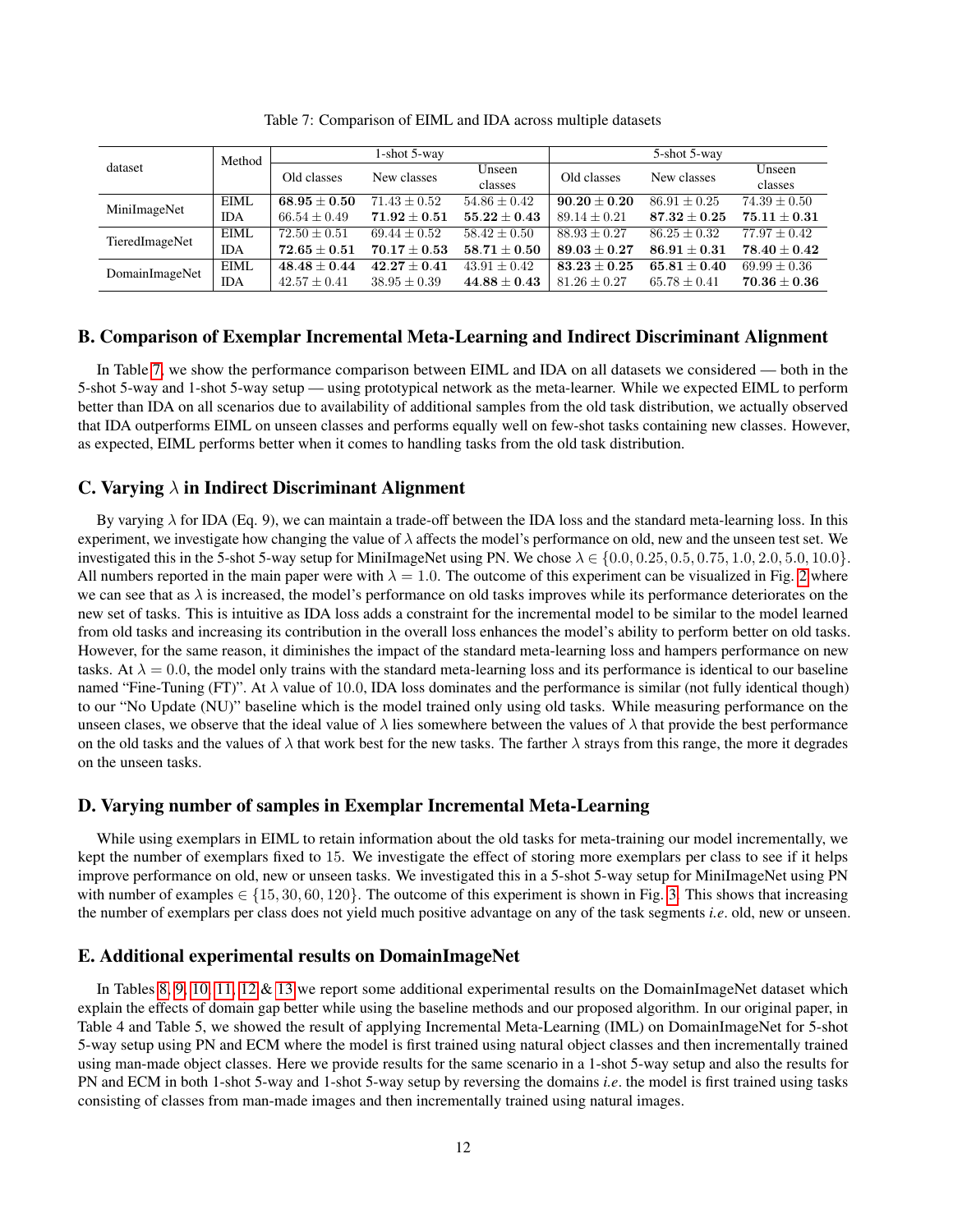<span id="page-12-1"></span>

<span id="page-12-2"></span>Figure 2: Performance of the model on different few-shot tasks: old, new and unseen with  $\lambda$  varying from 0.0 to 10.0. The figure shows the mean accuracy averaged over 2000 episodes. The errorbars indicate the 95% confidence interval.



Figure 3: Performance of the EIML model with different number of exemplars. The figure shows the mean accuracy averaged over 2000 episodes. The errorbars indicate the 95% confidence interval.

# <span id="page-12-0"></span>F. Meta-Learning algorithms and their dependency on the number of shots and ways

One of the main limitations of the simplest implementation of our method, which is based on PN, is the fact that old and new tasks must have the same number of classes. This is not a limitation of our method, but of the use of PN as a base learner. Our second implementation, which uses ECM instead of PN, is not subject to this restriction. Therefore, in Table [14](#page-14-2) and Table [15](#page-14-3) we show the dependency of our method on the number of shots and ways as they vary across old and new datasets. We first see that PN is highly dependent on the number of shots and ways it is being trained on. We see a drop in performance when the shots are changed between meta-training and few-shot testing. We also notice for PN, training using a larger number of ways helps to improve performance. However, we notice that for ECM, the performance remains the same irrespective of what configuration the meta-learning model was trained with. These results use the feature extractor proposed in the original PN [\[35\]](#page-9-1) paper instead of ResNet-12 for simplicity and ease of reproducibility. All models were trained using identical hyperparameter settings (batch size, learning rate, optimization scheme). These results collectively show that our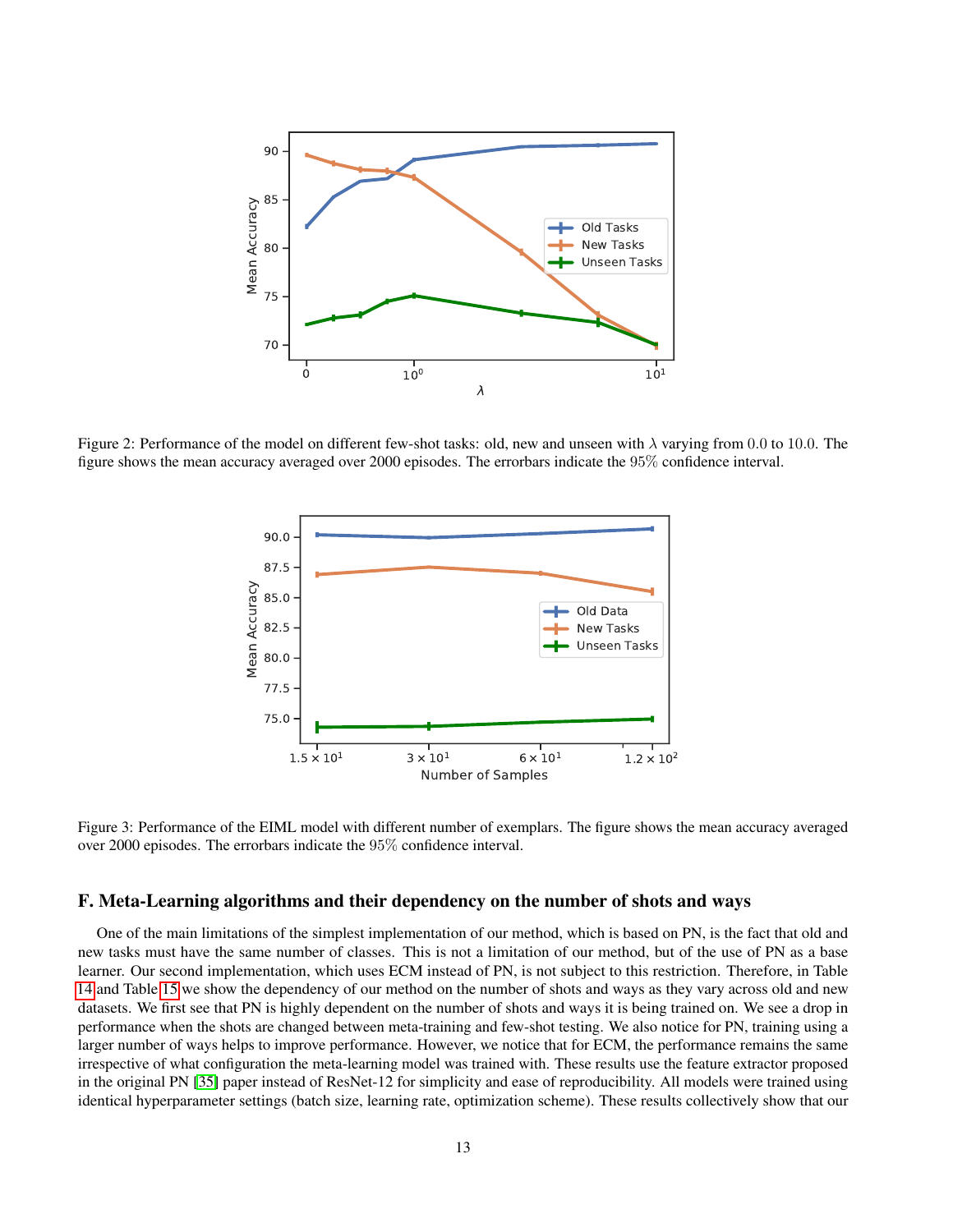<span id="page-13-0"></span>Table 8: Results of 1-shot 5-way classification accuracy of our method on different sets of DomainImageNet using PN as the meta-learning algorithm. Here old tasks are from natural images and incremental tasks are from man-made images.

| Model      | Old classes<br>from old<br>domain $(32)$ | New classes<br>from new<br>domain $(32)$ | Unseen<br>classes from<br>old domain<br>(20) | Unseen<br>classes from<br>new domain<br>(20) | Unseen<br>classes from<br>both domains<br>(40) |
|------------|------------------------------------------|------------------------------------------|----------------------------------------------|----------------------------------------------|------------------------------------------------|
| <b>NU</b>  | $56.32 + 0.50$                           | $32.88 + 0.34$                           | $37.90 \pm 0.37$                             | $33.91 + 0.33$                               | $39.56 \pm 0.40$                               |
| FT         | $37.12 + 0.36$                           | $61.34 + 0.56$                           | $32.81 + 0.32$                               | $46.61 + 0.43$                               | $42.91 + 0.42$                                 |
| <b>DFA</b> | $37.20 + 0.37$                           | $60.23 + 0.55$                           | $32.32 + 0.32$                               | $46.12 + 0.44$                               | $42.20 + 0.41$                                 |
| <b>IDA</b> | $42.57 \pm 0.41$                         | $59.31 + 0.55$                           | $35.01 \pm 0.35$                             | $45.55 \pm 0.43$                             | $43.91\pm0.42$                                 |
| <b>PAR</b> | $62.23 + 0.50$                           | $67.25 + 0.53$                           | $40.06 + 0.39$                               | $50.78 + 0.45$                               | $54.57 \pm 0.48$                               |

<span id="page-13-1"></span>Table 9: Results of 1-shot 5-way classification accuracy of our method on different sets of DomainImageNet using ECM as the meta-learning algorithm. Here old tasks are from natural images and incremental tasks are from man-made images.

| Model      | Old classes<br>from old<br>domain $(32)$ | New classes<br>from new<br>domain $(32)$ | Unseen<br>classes from<br>old domain<br>(20) | Unseen<br>classes from<br>new domain<br>(20) | Unseen<br>classes from<br>both domains<br>(40) |
|------------|------------------------------------------|------------------------------------------|----------------------------------------------|----------------------------------------------|------------------------------------------------|
| <b>NU</b>  | $72.58 \pm 0.40$                         | $39.68 + 0.37$                           | $45.33 \pm 0.39$                             | $40.43 \pm 0.34$                             | $46.72 \pm 0.39$                               |
| FT         | $48.54 + 0.40$                           | $76.46 + 0.43$                           | $39.37 + 0.35$                               | $54.93 + 0.41$                               | $51.64 + 0.43$                                 |
| <b>DFA</b> | $49.83 + 0.40$                           | $74.63 + 0.43$                           | $40.36 \pm 0.36$                             | $54.80 + 0.41$                               | $52.32 \pm 0.43$                               |
| <b>IDA</b> | $69.82 + 0.41$                           | $62.56 + 0.44$                           | $46.22 + 0.39$                               | $49.83 + 0.40$                               | $53.03 + 0.41$                                 |
| PAR        | $70.10 \pm 0.42$                         | $73.70 + 0.44$                           | $46.81 + 0.40$                               | $55.19 \pm 0.41$                             | $57.97 \pm 0.42$                               |

<span id="page-13-2"></span>Table 10: Results of 5-shot 5-way classification accuracy of our method on different sets of DomainImageNet using PN as the meta-learning algorithm. Here old tasks are from man-made images and incremental tasks are from natural images.

| Model      | Old classes<br>from old<br>domain $(32)$ | New classes<br>from new<br>domain $(32)$ | Unseen<br>classes from<br>old domain<br>(20) | Unseen<br>classes from<br>new domain<br>(20) | Unseen<br>classes from<br>both domains<br>(40) |
|------------|------------------------------------------|------------------------------------------|----------------------------------------------|----------------------------------------------|------------------------------------------------|
| <b>NU</b>  | $91.75 + 0.18$                           | $50.67 \pm 0.37$                         | $70.94 + 0.35$                               | $45.04 \pm 0.34$                             | $62.57 + 0.44$                                 |
| FT         | $71.41 + 0.31$                           | $84.40 + 0.30$                           | $57.11 + 0.32$                               | $59.61 + 0.43$                               | $63.40 + 0.38$                                 |
| <b>DFA</b> | $73.51 + 0.31$                           | $83.31 + 0.31$                           | $58.87 + 0.32$                               | $59.64 + 0.42$                               | $64.36 \pm 0.37$                               |
| <b>IDA</b> | $88.39 + 0.23$                           | $81.24 + 0.34$                           | $70.83 + 0.34$                               | $60.82 + 0.39$                               | $71.13 + 0.38$                                 |
| PAR        | $90.35 \pm 0.21$                         | $87.11 + 0.27$                           | $73.03 \pm 0.34$                             | $62.44 + 0.42$                               | $75.27 \pm 0.38$                               |

<span id="page-13-3"></span>Table 11: Results of 1-shot 5-way classification accuracy of our method on different sets of DomainImageNet using PN as the meta-learning algorithm. Here old tasks are from man-made images and incremental tasks are from natural images.

| Model      | Old classes<br>from old<br>domain $(32)$ | New classes<br>from new<br>domain $(32)$ | Unseen<br>classes from<br>old domain<br>(20) | Unseen<br>classes from<br>new domain<br>(20) | Unseen<br>classes from<br>both domains<br>(40) |
|------------|------------------------------------------|------------------------------------------|----------------------------------------------|----------------------------------------------|------------------------------------------------|
| <b>NU</b>  | $72.45 \pm 0.51$                         | $33.41 + 0.34$                           | $51.48 + 0.48$                               | $32.32 + 0.31$                               | $43.88 \pm 0.45$                               |
| FT         | $46.08 + 0.42$                           | $61.72 + 0.56$                           | $39.90 + 0.39$                               | $42.38 + 0.43$                               | $44.85 + 0.43$                                 |
| <b>DFA</b> | $48.35 + 0.44$                           | $58.13 + 0.56$                           | $40.66 + 0.40$                               | $41.30 + 0.41$                               | $44.04 \pm 0.42$                               |
| <b>IDA</b> | $58.98 + 0.47$                           | $58.90 + 0.56$                           | $46.33 + 0.44$                               | $43.14 + 0.42$                               | $48.33 + 0.44$                                 |
| <b>PAR</b> | $73.31 + 0.50$                           | $68.54 + 0.55$                           | $52.29 \pm 0.45$                             | $44.28 \pm 0.45$                             | $58.11 \pm 0.50$                               |

method is flexible and allows meta-training with an arbitrary number of ways and shots. The results also show that ECM is a